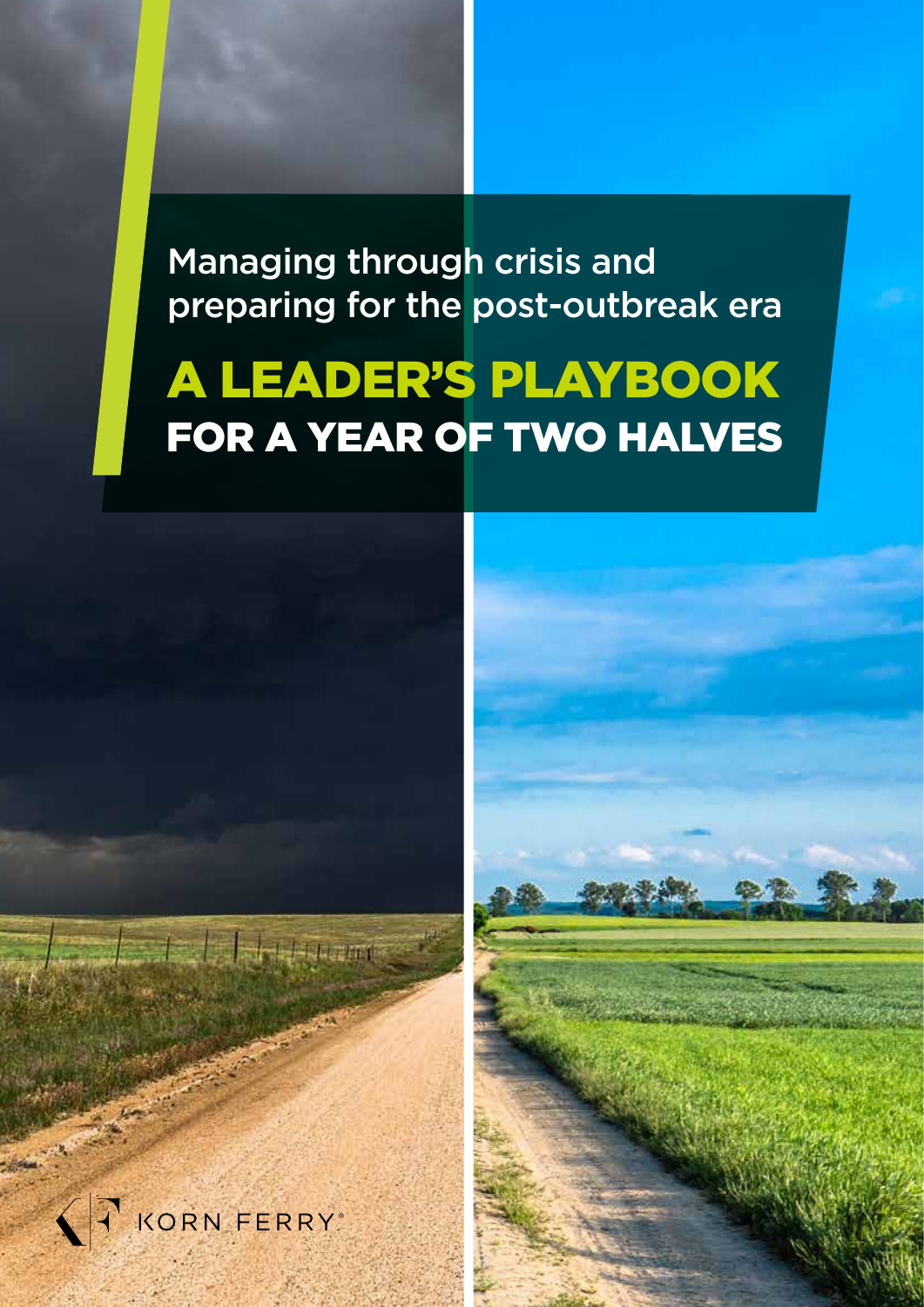Although the two halves of 2020 will look very different, it is impossible to do well in any cycle without thinking about and planning for the next one.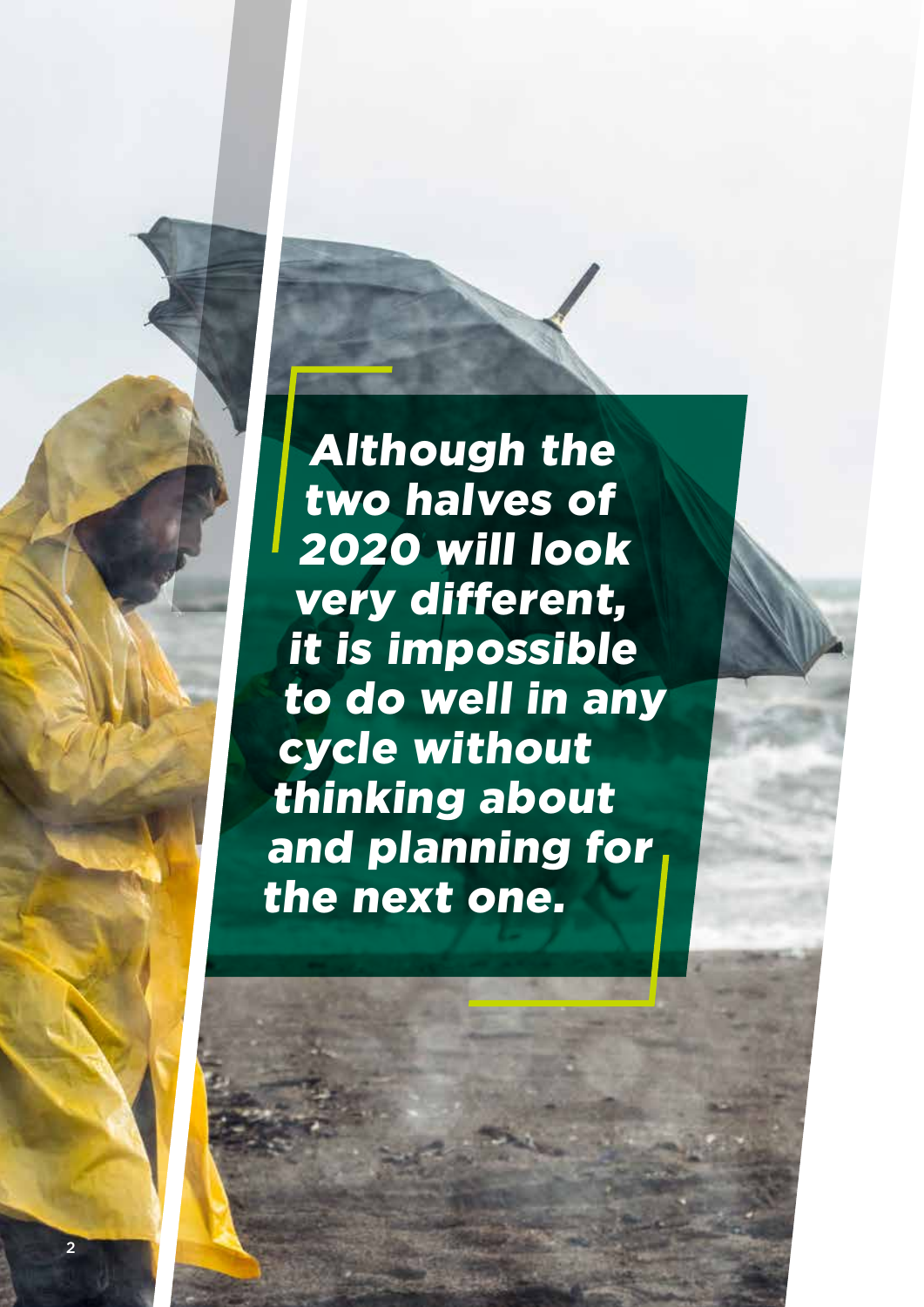# A year of two halves

Without question, 2020 will test not only the leadership acumen of senior management, but also the ability of organisations to operate in the face of extreme ambiguity

Starting as a localised issue, the coronavirus (COVID-19) has now reached most nations, impacting organisations across the globe – with dire consequences.

Already, thousands of people have died, hundreds of thousands have become ill and health services have been stressed way beyond their capacity. For most, the pandemic – and response to it – will be the most significant, and most concerning, event they have experienced. It has cost organisations billions of dollars in lost revenue (potentially up to \$1.1 trillion by the end of 2020<sup>1</sup>). It is clear it will result in a significant drop in economic growth around the world.

At this stage of the COVID-19 outbreak, organisations need to deal with two equally important factors – keeping employees and their families safe, and ensuring business continuity as much as possible. Leaders are scrambling to secure supplies, keep fearful employees motivated to work, and planning for the future while dealing with the here and now.

But eventually, like other Black Swan events, the virus will end. And when it does, organisations need to be ready.

In today's turbulent world, some organisations have become better at planning for and mitigating against risk in the face of a crisis. They have resiliencie built into their structure. But for many others, this could be a time of confusion, fear, and rash decision-making.

Unfortunately, in our increasingly ambiguous, volatile and inter-connected world, unanticipated events like this are likely to happen more frequently – and leaders will need to be more agile, transparent, and forward thinking.

These attributes will be key to navigating 2020, which is likely to be a year of two halves.

The first will be spent dealing with safety, containment, continuity, and contingency planning – a time for prudent, agile leadership. For those that can keep productivity high, and employees engaged and motivated during this first half, the next phase will be centred around taking advantage of the pent-up demand in the global economy through incentives, recruitment, and innovation.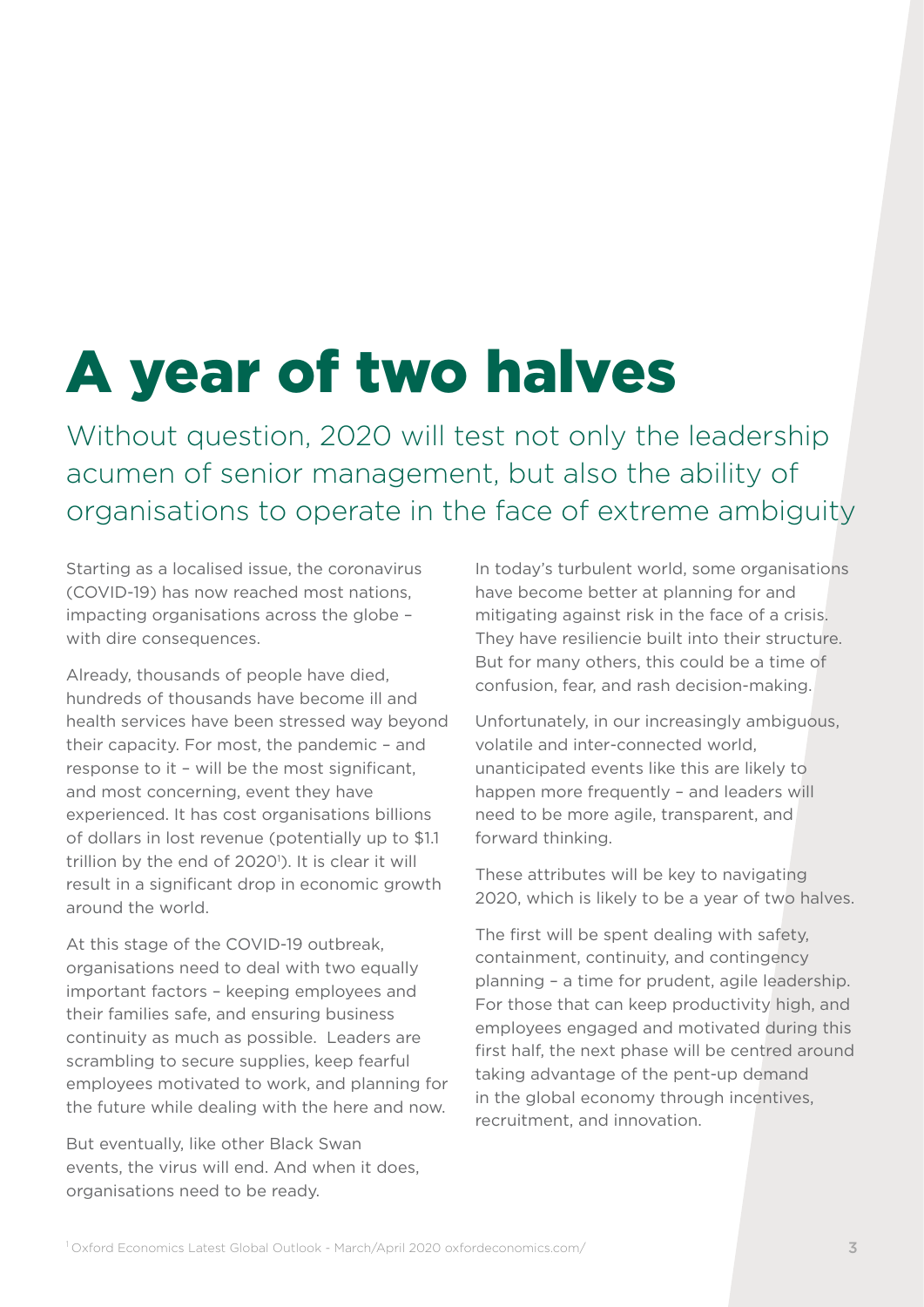# Although the two halves of 2020 will look very different, it is impossible to do well in any cycle without thinking about and planning for the next one.

For organisations to respond now and plan for recovery, they must learn to operate in a state of constant disruption. In a time of unknowns, one thing is certain: what has worked in the past is unlikely to keep working in the future. New habits are forming quickly – people are working from home and consuming products and entertainment in very different ways out of necessity.

Building a culture that not only tolerates this shift but thrives in it will separate the winners from the losers.

This may mean thinking differently about performance and target setting, to keep teams motivated and ensure everyone works collectively for a shared purpose – even when working remotely. It will certainly demand a proactive and empathetic communication response from leaders, who will need to consciously demonstrate the values and behaviours they wish to encourage across the organisation.

[Join Mike's webinar on 2 April](https://infokf.kornferry.com/LeadingThroughCrisis.html?utm_source=outreach&utm_medium=email&utm_term=COVID19webinarplaybook&utm_content=webinar&utm_campaign=20-03-APAC-COVID19) as he discusses the crisis response with the Korn Ferry experts REGISTER HERE

But it should not necessarily mean putting recruitment and retention plans on hold. In challenging times, the quality of your talent can be the ultimate advantage. Retaining your top people has never been more important, and future recruitment strategy will be done through the lens of recovering and resetting after the crisis.

Ultimately, leaders will need to adapt quickly to changing circumstances – shifting from a measured, inclusive approach today to setting the pace in the second half and making up for lost time.

In this playbook, Korn Ferry experts share their insights on how to do just that, guiding you through key considerations for talent management and operational performance through both halves of the year.

Michael Distefano, President, Korn Ferry Asia Pacific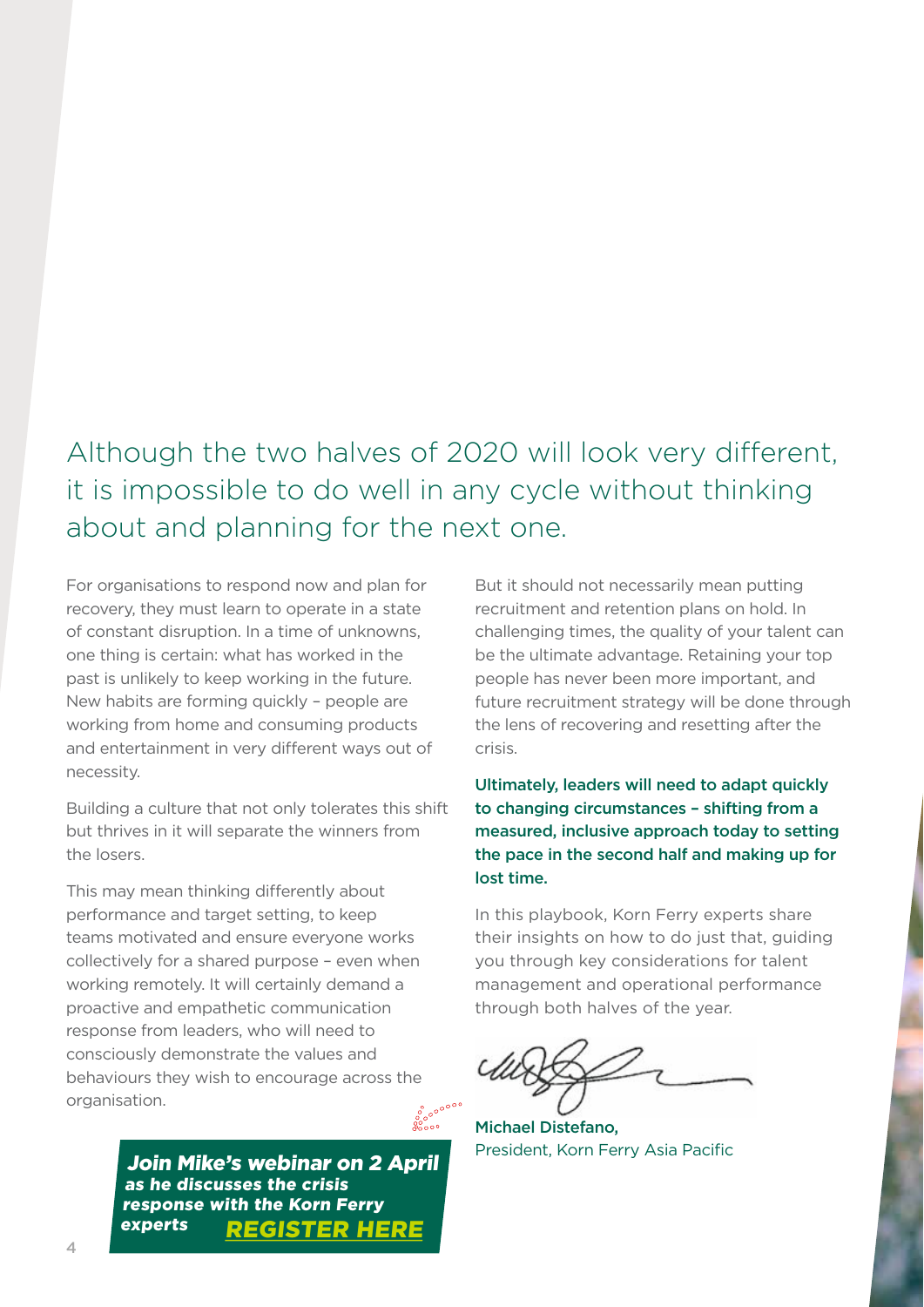# What's inside

Leadership: Now is the time for adaptive leaders

Culture: Making the case for change

Engagement: From emergency response to greater resilience

Performance and rewards: Re-thinking plans through times of crisis

Recruitment: Building resilience into your talent pipeline

A blueprint for the unexpected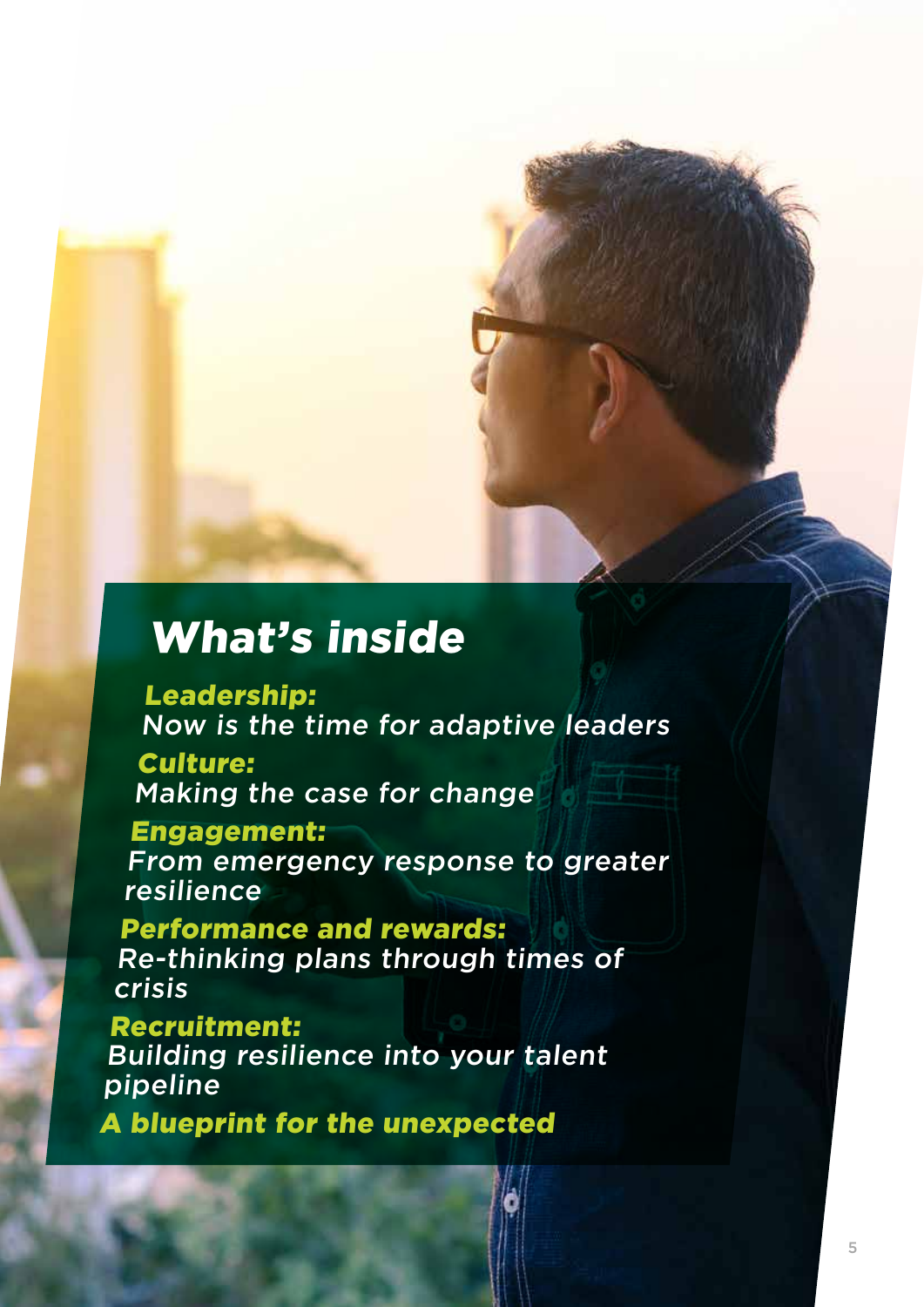# Chapter 1 Leadership: now is the time for adaptive leaders

In times of crisis, people depend on leaders to provide clarity and hope. Fear can be contagious, breeding irrational behaviour and anxiety – and in business, this can lead to lower productivity and employee engagement.

While no one can be certain how the impact of this virus will continue to unfold globally, one thing is known: we will experience another business crisis again in the future. Leaders who can use this disruptive period as a time for selfreflection and an opportunity to re-frame their mindset are likely to be better prepared when the next crisis comes along.

"This may be an opportunity to test what Korn Ferry has identified as a new model of leadership, the capacity to ADAPT," suggests Charles Shao, a Korn Ferry Senior Client Partner located in Beijing. (More on the ADAPT model at: [www.kornferry.com/self-disrupt\)](https://www.kornferry.com/self-disrupt)

This is the time for agile leaders who can anticipate change – such as the necessity of working remotely – and turn it into a positive new way of working. They can also drive a sense of collective purpose and optimism, accelerate innovation and test new ideas, partner with others, and build trust.

So how can you keep responding to such volatile market demands, find new ways to create and act on opportunities, and keep your teams aligned to a common purpose?

Tim Wiseman, an Associate Client Partner based in Hong Kong, says now is the time for an 'expansion mentality'. "Don't retract. Many healthy organisations are taking this time to set themselves up for a big move." He gives the example of a hotel that is taking the opportunity to carry out a remodel it was planning for next year while some floors are unoccupied.

In another example, a global consumer product brand has ramped up its digital outreach while foot traffic to physical stores remains low. By doubling their digital efforts, they are taking this opportunity to get closer to the customer and build a strong sense of community around their product, which in turn anticipates a significant shift in the way their products will go to market in the future.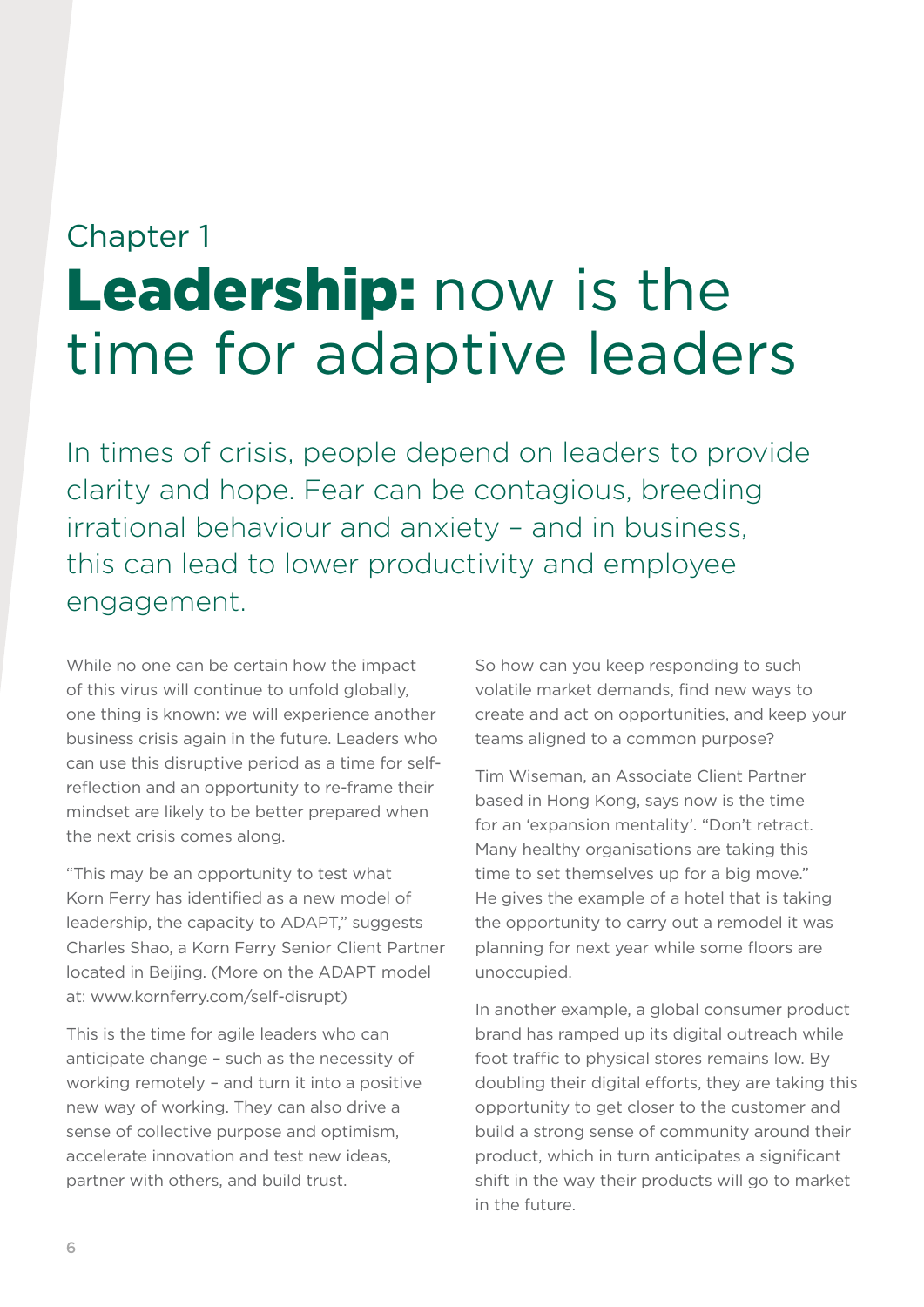Adaptive leaders can anticipate opportunities like this, while also using strong communication to build trust and engagement within their teams. This will set their organisations up to thrive through recovery.

As an investor, Warren Buffet is known to use down cycles as opportunities to grow. Leaders can use the same mindset within their organisations with the following five principles in mind.

#### Over-communicate to overcome uncertainty

People need reassurance that there is a plan and a path forward, so now is the time for what Tim Wiseman describes as 'exhaustive evangelising'.

If town halls and coffee chats are impossible while teams work remotely, build communication channels via WeChat and WhatsApp groups or run video seminars. CEOs can share daily 90-second video updates to keep everyone aligned and build a sense of community around new tactics and plans. This gives everyone a common language to take to clients and partners.

It's even more important to stay connected with your team at this time, and create routine ways for people to work together so they feel like they're fully supported as part of a team.

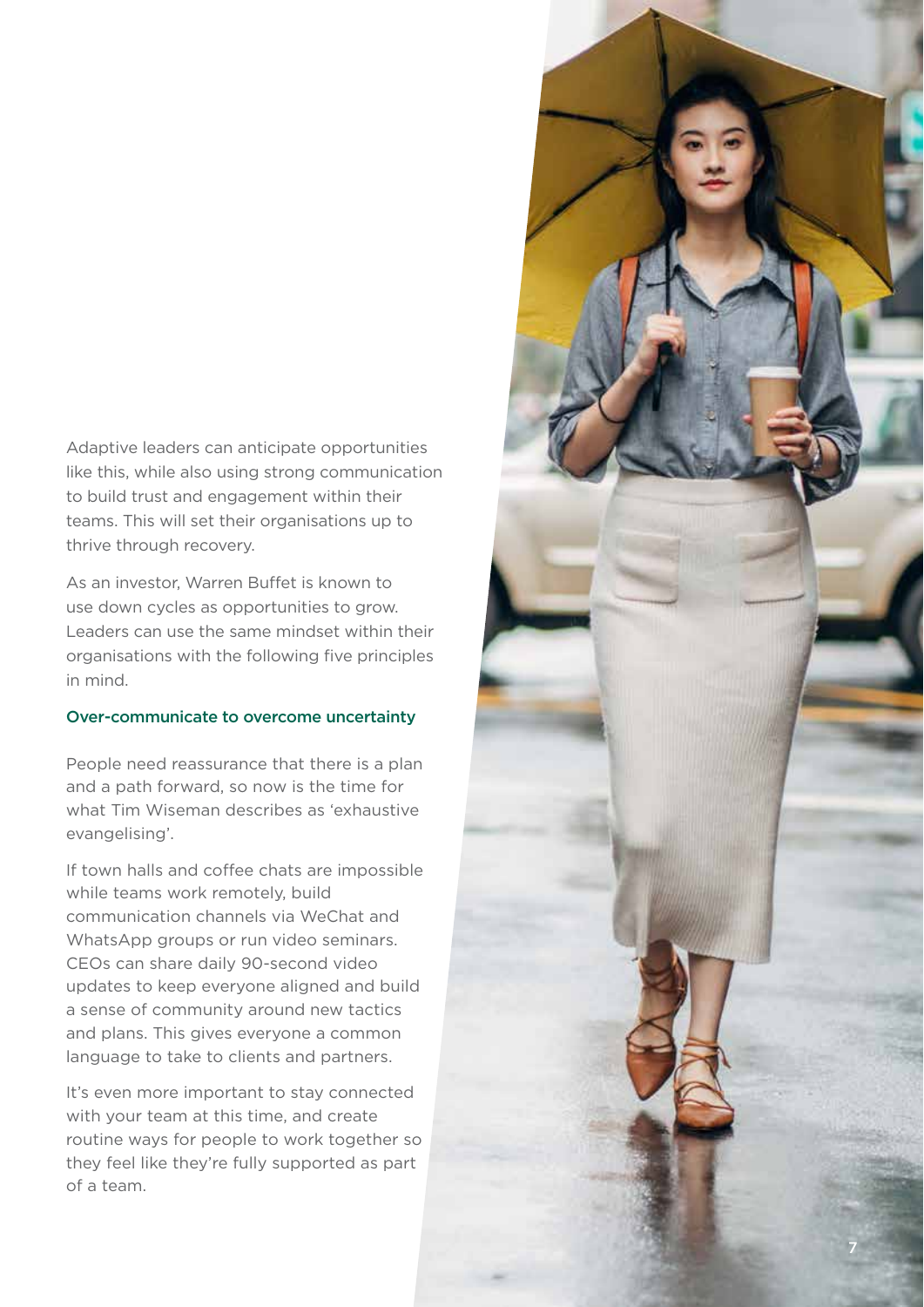# Leadership in times of high uncertainty

*Calm BE*

*Control your emotions. Stress and negativity can be contagious, and can shut down your neocortex – and with it, your ability to reason and problem-solve.* 

# *Confident & positive*

*You are highly skilled; no one understands your business and context better. Your instincts are often the best judgement.*

### *Courageous*

*Be willing to launch without guarantee of success. Endure – as a leader you have to hold steady, persevere, and persist.*

## *Empathetic*

*Show people you care and understand their situation. Know where your people are in the grief curve.*

## *Resilient*

*Be an energy bringer. Practice 'Creative Abandonment', ignore what drains your time and resources and concentrate on the must wins.*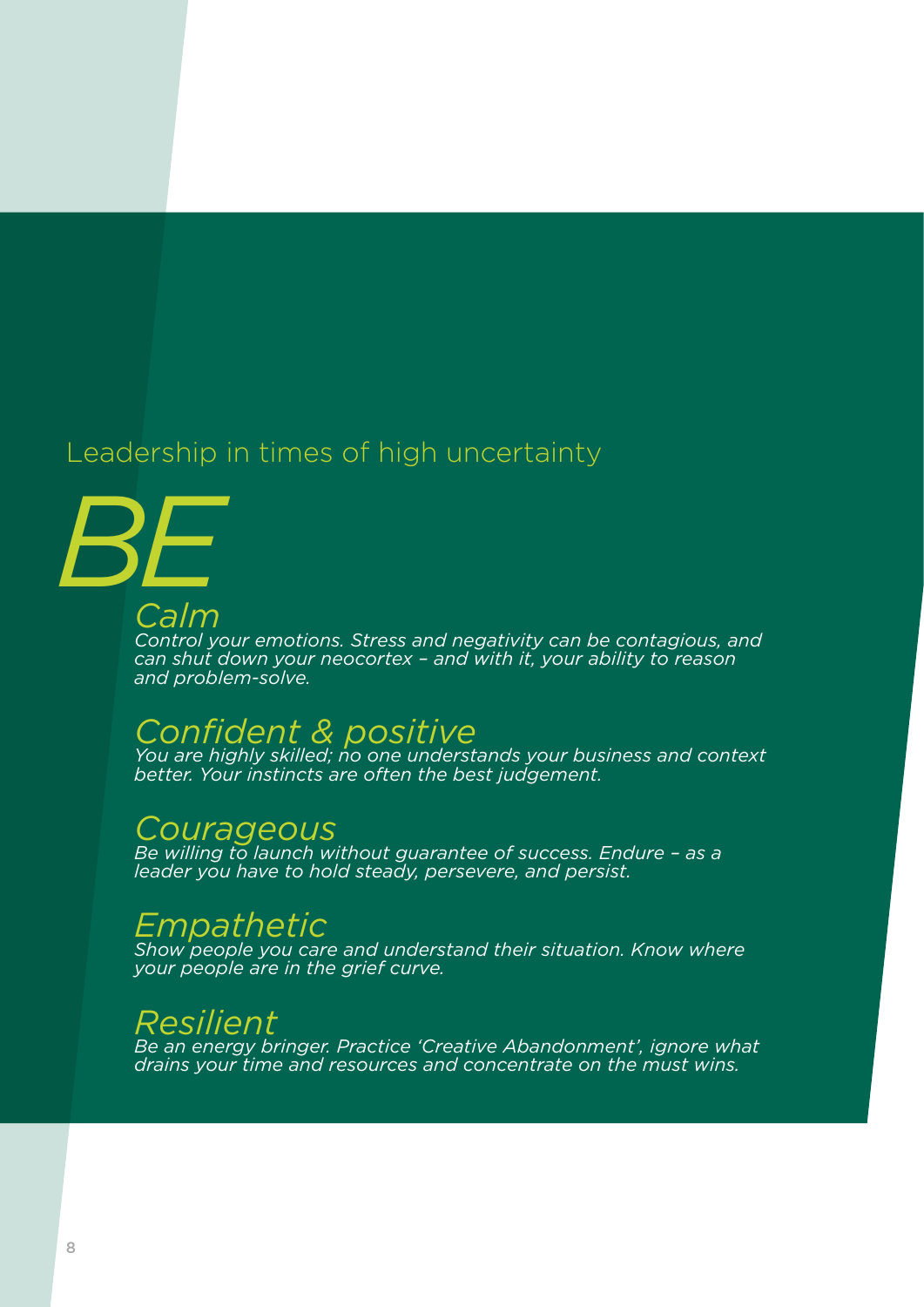#### Be authentic and humble

Leaders are now living with uncertainty and ambiguity, and it's acceptable to say you don't know all the answers. Listen to employee concerns, and acknowledge there are sometimes no easy solutions.

If you don't have the answer, bring your team together to discuss and experiment with solutions – focus on testing new things quickly. Being transparent and open in this way may feel uncomfortable, but it can go a long way to building credibility and trust – with staff, customers, shareholders, and the wider community.

#### Make hard decisions once

Some leaders will need to make difficult decisions in the interest of long-term business continuity – such as reducing labour costs through staff lay-offs or forced leave. Tim Wiseman recommends being really clear and upfront about your plan, or it could be toxic to morale.

"If you know there will be headcount reduction, or you need to close down a loss-making project or pull back from a market, be compassionate and clear – don't mislead or give mixed messages," he says. "And if you have to do this, do it once and then move forward."

#### Look after your ecosystem

Leaders may need to prioritise where their energy goes – and your best talent and clients should top the list. For example, when Chinese firm provided face masks, which were already scarce, to clients very early in the outbreak, it sent a strong signal that it wanted to keep them safe.

Similarly, it's a common mistake to neglect development of high performers during economic tension – especially when you are relying on them more than ever. When the market recovers, they are likely to jump to new opportunities first. Give them the recognition they need to feel valued right now, in addition to opportunities for personal and professional development. This is one of the highest drivers of employee engagement.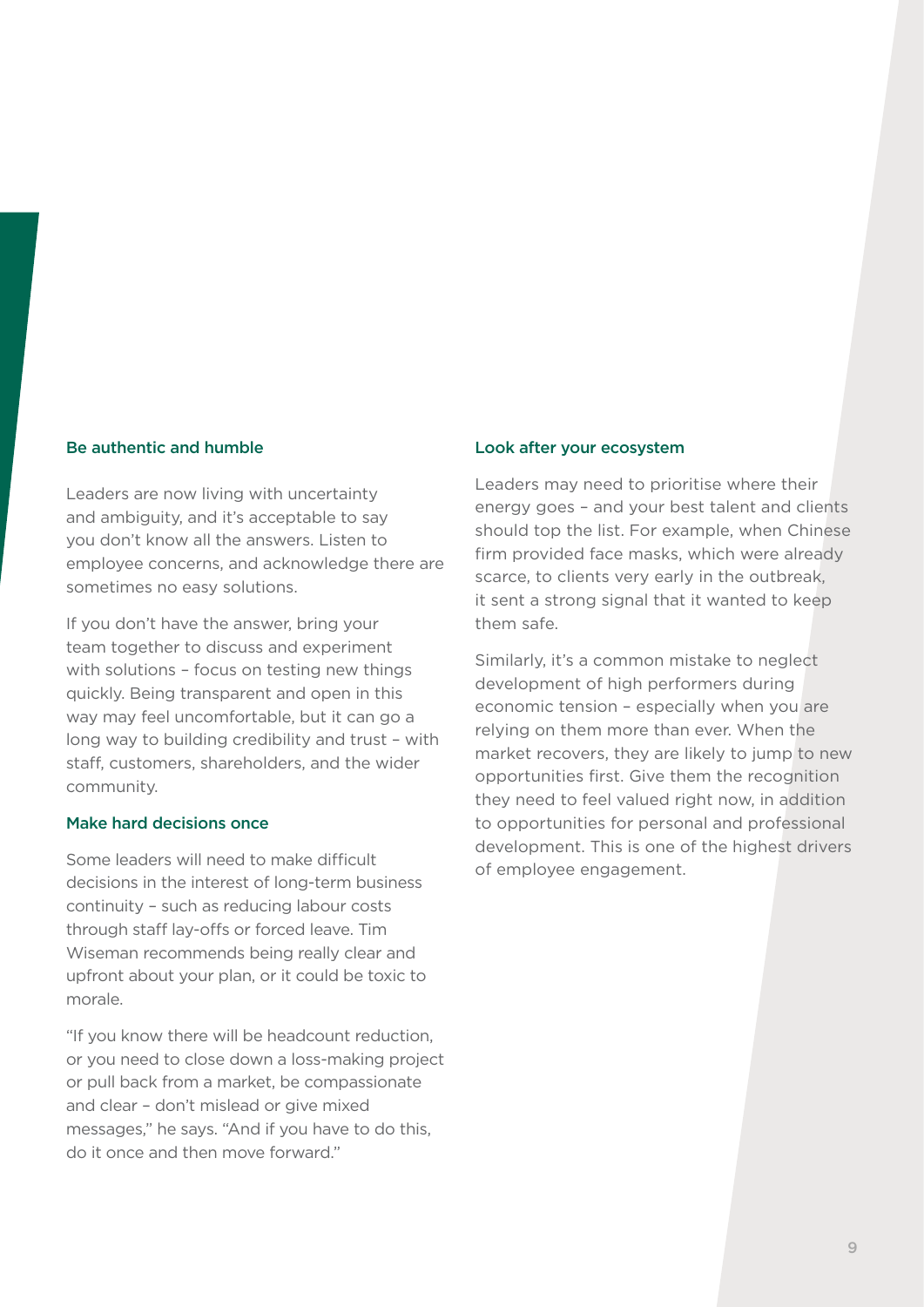# Leadership in times of high uncertainty

*DO*

*Express a vision It is everyone's 'north star'. It guides and motivates and you cannot 'over do' it.*

# *Communicate a lot, authentically*

*The only thing faster than the speed of light are rumors. Tell the real and informed story of what's happening.*

*Act! In difficulty always default to a bias to action: Decide - Accept - Feedback - Self correct.*

*Seek clarity* 

*Face the world as it is and not how you wish it to be, even on unpopular topics and thorny issues.*

*Keep it simple and purposeful* 

*Remind people what's really important - common goals, clearly understood. Practice ruthless prioritisation on your main goal.*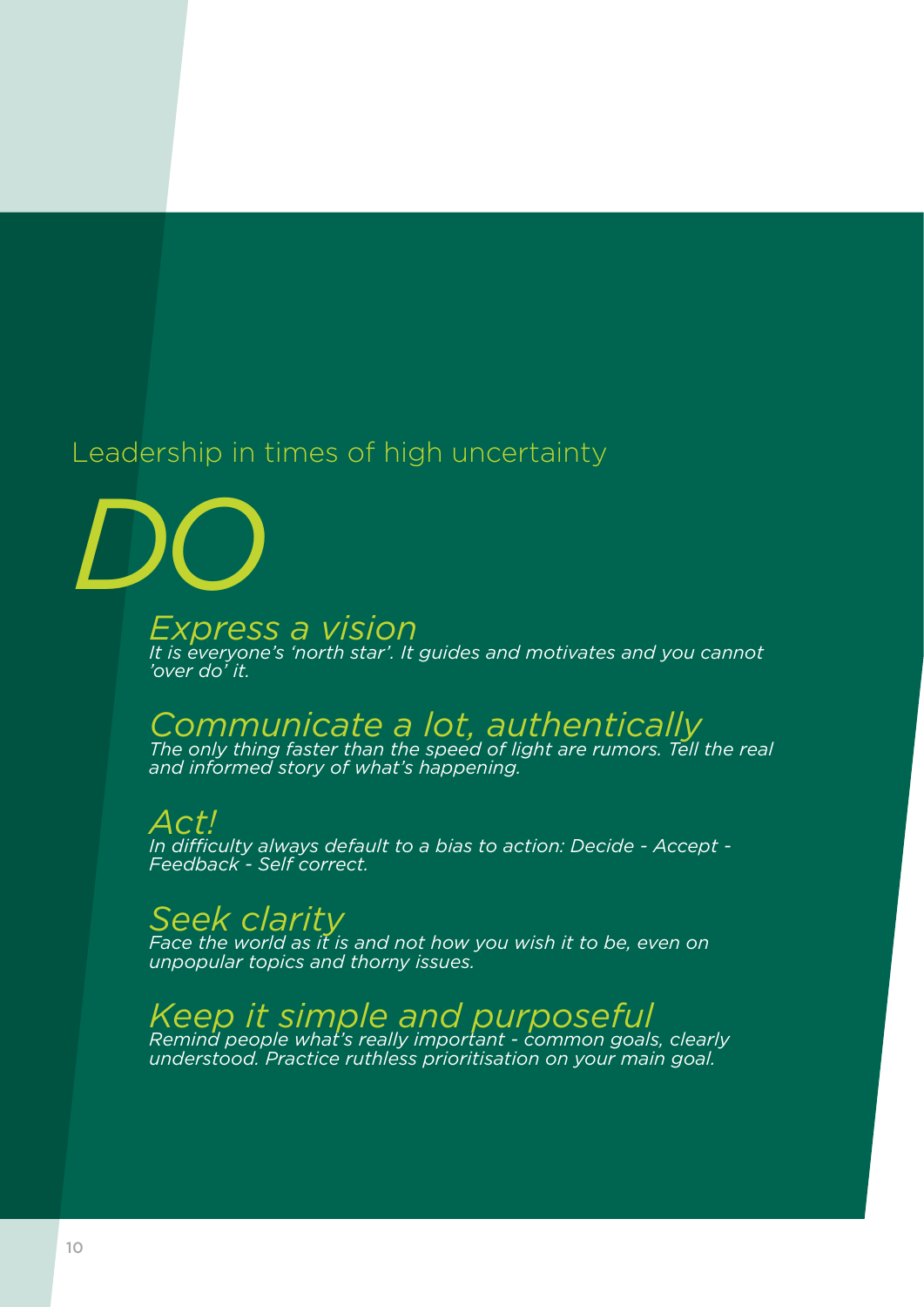#### Take care of yourself

Although it seems the weight of the world is on your shoulders, you still need to take time for yourself – to sleep, to exercise, to spend time with family. Only then can you be available for your team – because working intensely under pressure for months on end is not sustainable.

This includes taking time to build emotional intelligence. "The four domains of Emotional Intelligence (EI) — self-awareness, selfmanagement, social awareness, and relationship management —can help a leader face any crisis with lower levels of stress, less emotional reactivity and fewer unintended consequences," says global EI expert Daniel Goleman on how leaders can cope through trying times.<sup>2</sup>

One impact of the virus is likely to be permanent change to the way organisations work. This is your opportunity to learn how to work in a more agile way, including virtual working and rapid prototyping.

**This is a critical moment to develop the leadership capabilities you will need for a very different future. Are you ready for the challenge?** 

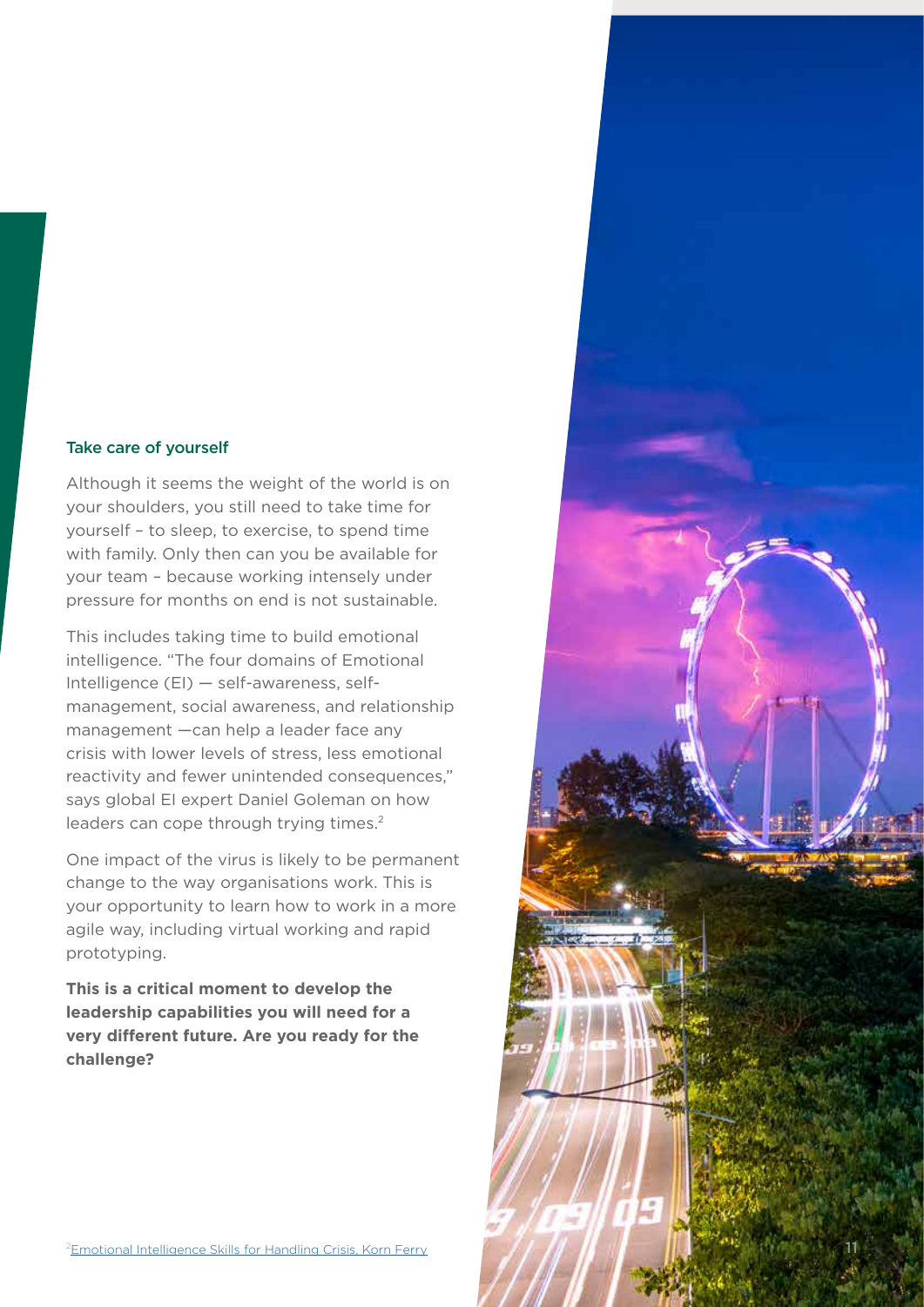# Chapter 2 Culture: making the case for change

Sometimes it takes a crisis to force change upon us and make us re-think our assumptions. The current pandemic is a true test of any organisation's culture – how well its people and systems can operate under unanticipated pressure.

A global Korn Ferry study<sup>3</sup> identified that 'driving culture change' ranks in the top three global leadership development priorities – and that disruptive change can be a catalyst for a shift in culture.

Sharad Vishvanath, Korn Ferry's APAC Regional Culture Expert based in New Delhi, believes this current crisis is certainly an opportunity to embrace that challenge.

"Many organisations already recognise that what got them to this point will not get them to the next," he notes. "And a left field event like this will result in people asking, 'what can we do better?' The way they work, their organisation's DNA, is the only way to solve such major challenges – on the supply chain, on customer demand, on employee safety."

An organisation's culture is shaped by its collective values, beliefs and behaviours – and in turn, it determines how people perform. If a large proportion of people adopt new

behaviours, processes & systems consistent with a shift in strategic direction, the culture will start to change. But it needs to begin at the top: when leaders change their behaviours, teams will follow.

### There are two elements to culture

1. Your organisation - all your processes, protocols and systems

2. Your people - behaviours, motives and values, how they build and manage relationships

These two elements need to align with the organisation's purpose and create a shared understanding of what 'high performance' or 'customer focus' or 'nimble & innovative' means.

Here are four things leaders can do now to shift culture, so they can be ready to manage the next period of growth – and be more resilient in the face of the next crisis.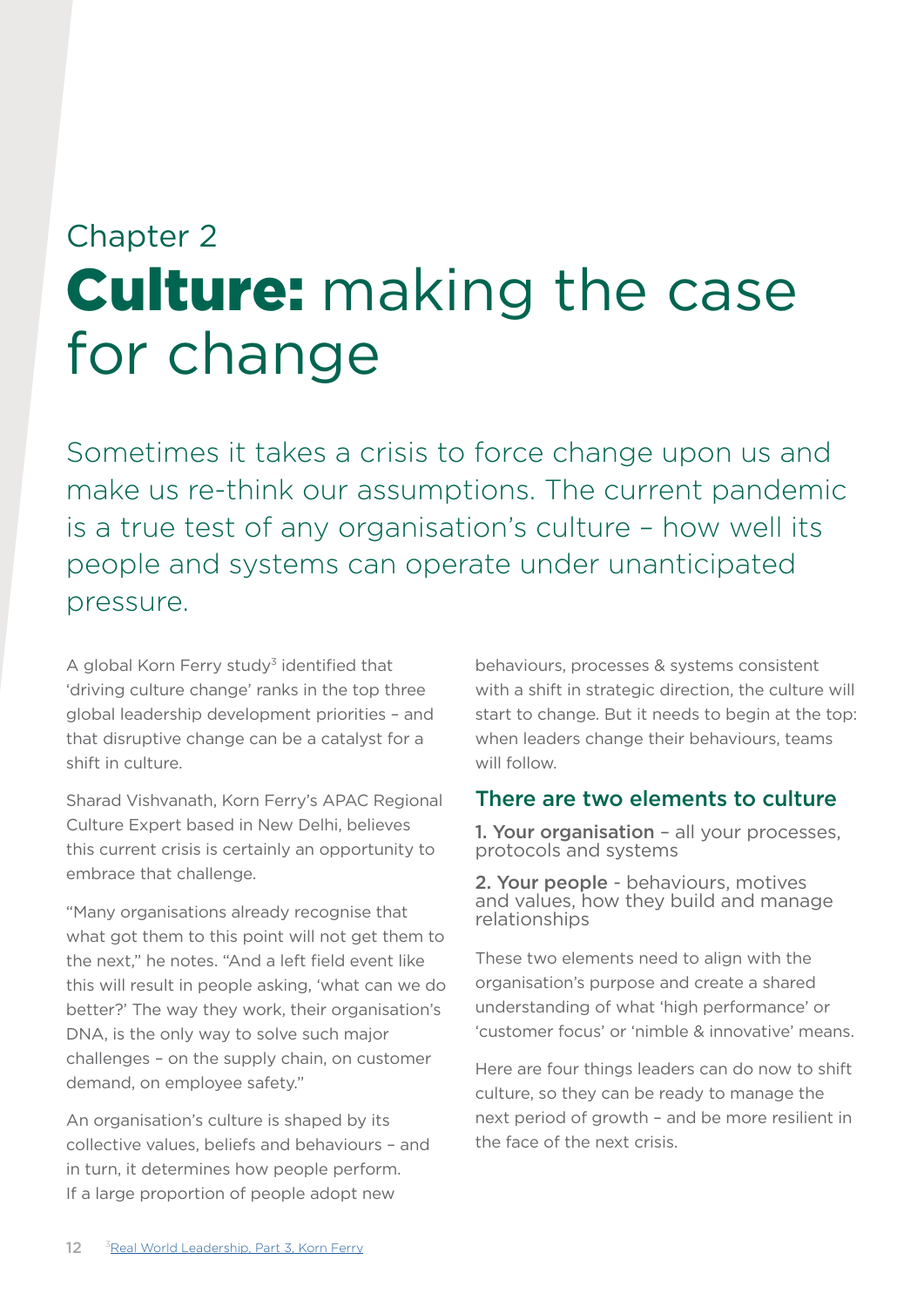#### Recognise your weak points

Start by considering your organisation's Achilles heel. Is it agile enough to provide freedom within broad guide rails? Does it have the tenacity to get through tough decisions?

You need agility in both your organisational structures and your people. It's not enough to simply assess talent (or new hires) for their agile capabilities because they will become frustrated by processes that hold them back.

This may require a governance review to enable faster decision making, or new workforce models such as temporary 'gig economy' contracts to allow the business to scale up and down more flexibly.

> 'Driving culture change' ranks in the top three global leadership development priorities – and disruptive change can be a catalyst for a shift in culture.

> > 13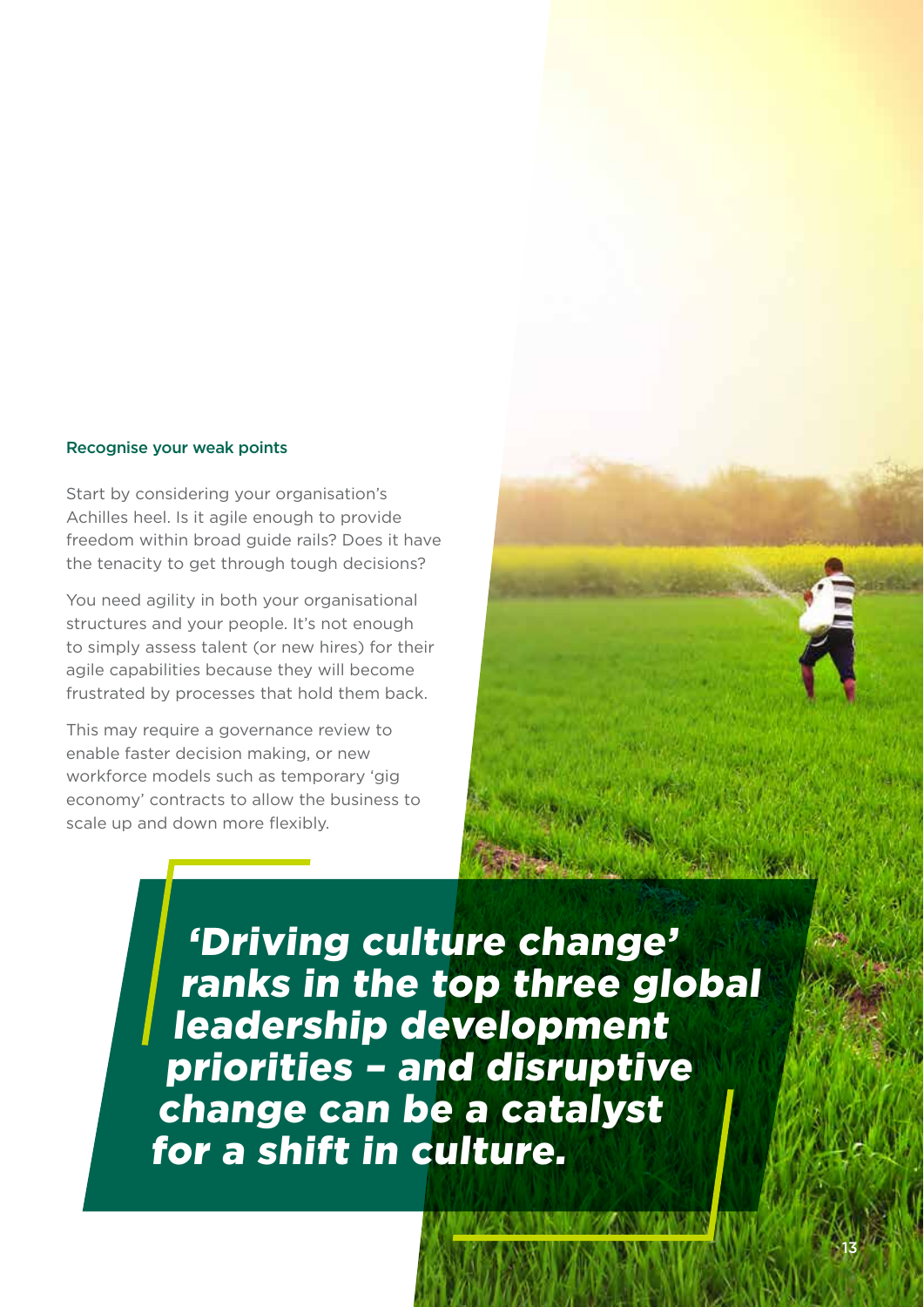#### Build capabilities quickly

Strong organisational cultures typically have a clear focus on people – clients and teams – rather than products and tasks. This crisis might be a good time to take a hard look at talent, and work out what people need to adjust quickly to the new behaviours required.

But it's important to use data, not instinct, to make these assessments. Ring fence your top talent, and make sure you have the right leaders in place to drive engagement and work with agility.

"We're helping clients carry out assessments right now – and also conducting training virtually or in person on coaching skills, collaboration and thinking outside the box," notes Sharad Vishvanath.

#### Set up centres of excellence to manage the 'new normal'

We may also see fundamental changes in workplace habits as a result of enforced behaviour changes. By embracing more flexible work arrangements, many employees may find new ways of working that are more productive.

Unnecessary meetings and 'zombie routines' could become a thing of the past.

Managers may finally recognise they don't need to physically monitor individual performance – they can trust their teams to work with autonomy. Leadership structures may pivot from command and control environments, to collaborative ecosystems of talented people who can solve complex problems.

These simple things can have a significant impact on workplace culture. They are tangible ways to build a sense of individual empowerment.

However, you will still need a centre of excellence framework to set broad guide rails. People need boundaries – such as how you innovate or fund R&D, or how you use the lens of the customer to allocate resources or segment opportunities.

**Culture is at the core of an organisation's response – during good times and bad. If you are handling disruption collectively, with a strong sense of purpose, you'll drive positive employee engagement and successful outcomes. And if there was ever a time to change, this might be it.**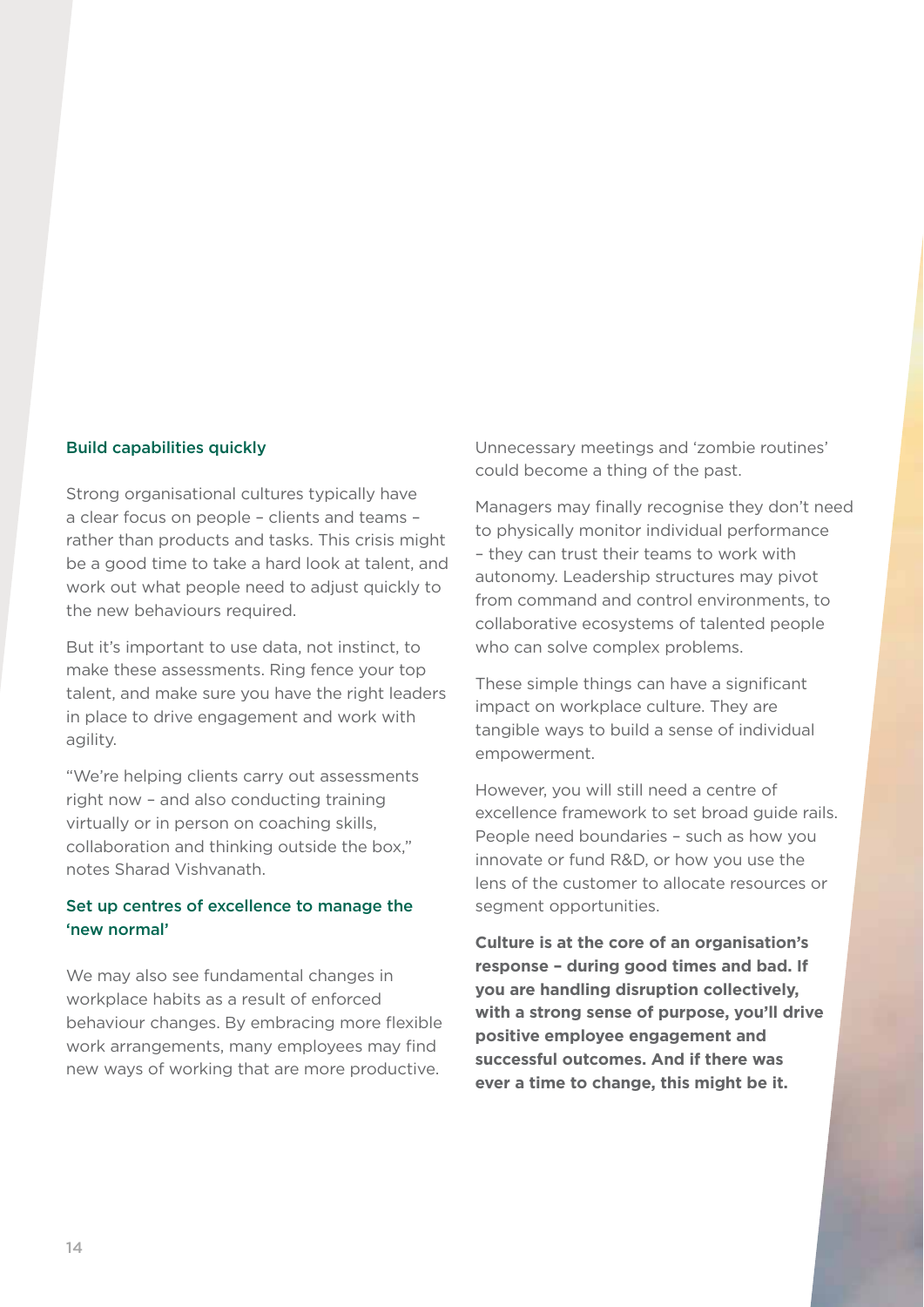It's important to use data, not instinct, to make culture assessments. Ring fence your top talent, and make sure you have the right leaders in place to drive engagement and work with agility.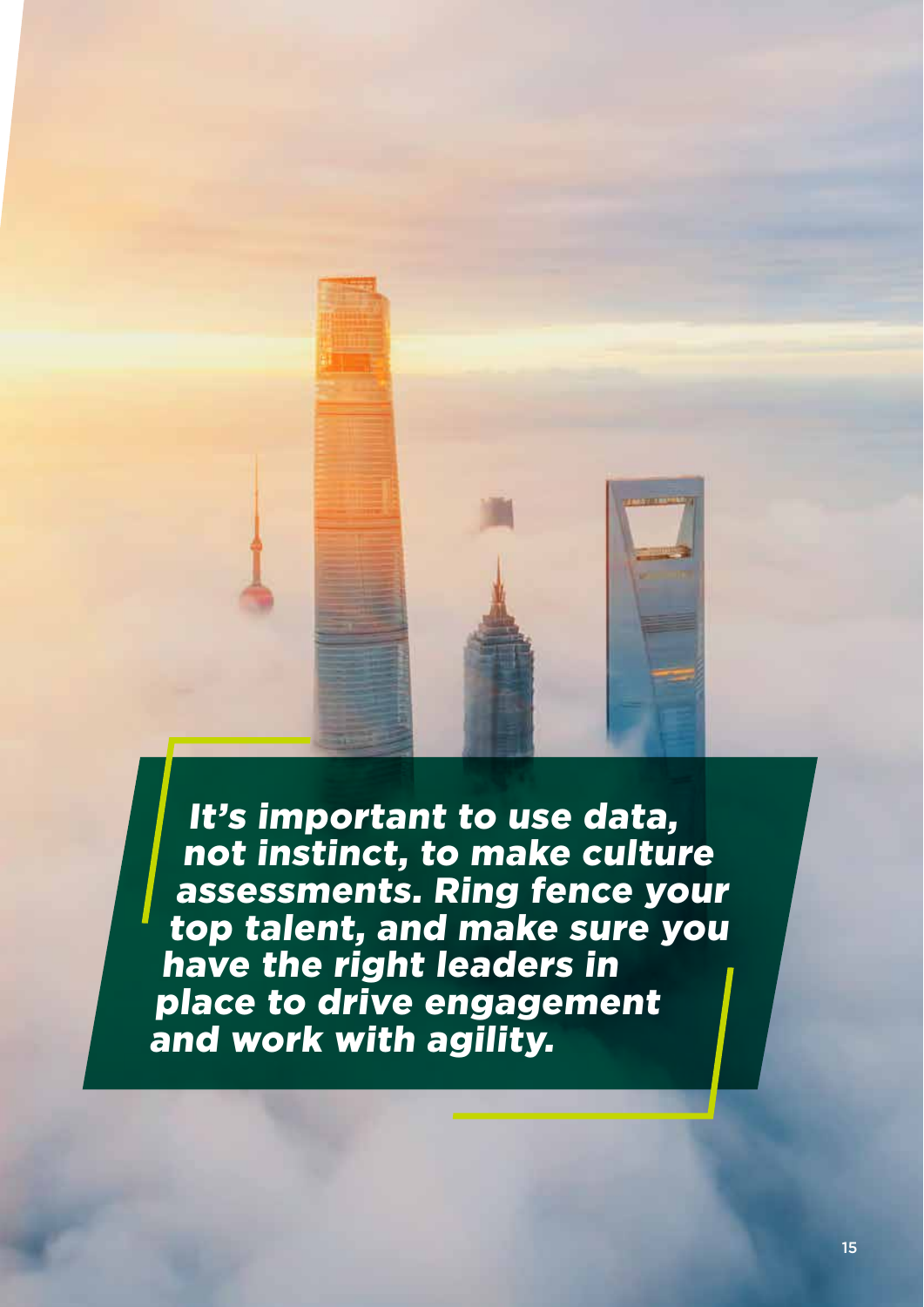Organisations that can get employee engagement right today will have a better chance of ensuring business continuity in the short-term – and retaining their talent once the crisis has passed.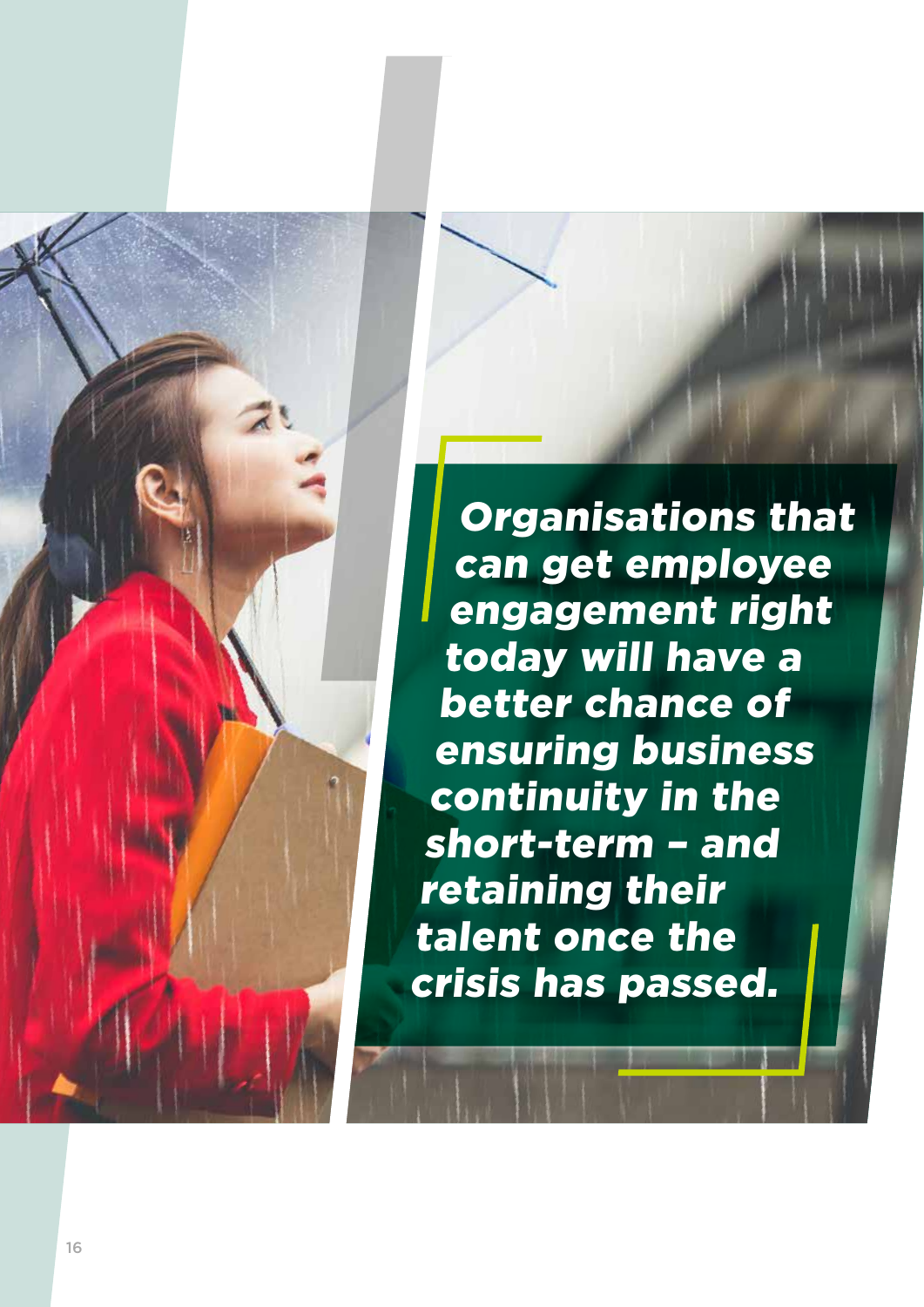# Chapter 3 Engagement: from emergency response to greater resilience

The true test of any organisational culture or leader lies in how your people perform through challenging times.

In business-as-usual periods, employee engagement focuses on how empowered, motivated and positive employees feel about their work – whether they have the right systems and structures in place to be productive, and do their best work.

But now is not business-as-usual. At this moment in time, there are additional emotional and wellbeing factors at play. Organisations that can get employee engagement right today will have a better chance of ensuring business continuity in the short-term – and retaining their talent once the crisis has passed.

"It's all about emergency response, initially," advises Jingqi Li, Korn Ferry Employee Engagement expert in Shanghai. "This is the time your employees are going to have a lot of questions, so simple, clear communication is critical."

She says organisations in China were quick to set up emergency response teams – typically involving senior leadership, HR, finance, Environment, Health, and Safety (EH&S), government affairs and communications. They looked outward, to customers, suppliers, government authorities and investors, gathering the insight required to enable better decision making. And they looked inward to check, monitor and record every single case of the illness – in staff and their families.

Chris Mayler, Senior Client Director based in Australia, says communicating this duty of care is paramount. "This will be a challenge for many organisations if they don't have robust feedback channels in place. Make sure new company policies are clear and transparent around how to conduct meetings and limiting travel as much as possible. People want clear guidelines – they need to know the organisation is taking precautions to safeguard their wellbeing."

Once the crisis has passed, this engagement effort is likely to pay off through faster recovery. Jingqi Li says this was certainly the case with SARS. Teams with higher employee engagement were able to get operations back to full capacity sooner. "Employee engagement makes the magic happen," she says.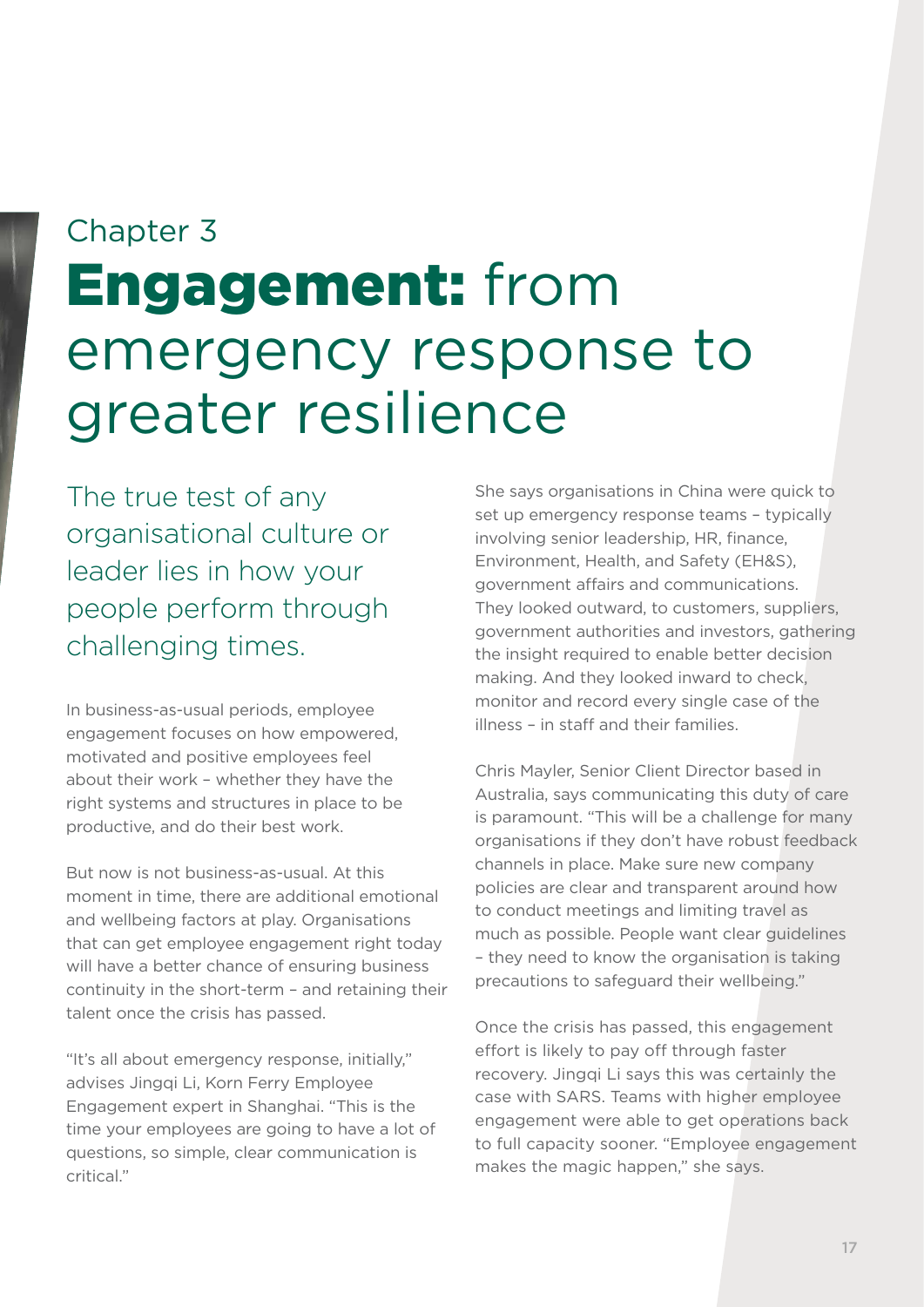However, unlike SARS or even the Global Financial Crisis, most workers have never been isolated for long stretches of time – and the transition back to a 'new normal' may be more challenging. So what can organisations do now to help their people cope with so much unprecedented change, and feel empowered to go above and beyond their formal duties if required?

#### Focus on the future

Leaders need to be visible and convey confidence to employees, along with a positive outlook for the organisation's future. Responding quickly to guarantee employment security, as much as possible, will go a long way in this.

Constantly push yourself to look ahead and reframe your understanding of the different scenarios. Anticipate opportunities that could arise, now or in the longer term. Demand can pick up quite swiftly and you need to be ready, so re-focus business priorities for when the time is right.

#### Act on feedback

Engagement is a two-way conversation. Make sure employees can voice their concerns and questions in a way that suits them, and recognise different people will have different needs. Have several lines of communication open, from pulse surveys to town halls, and

show you are acting quickly on employee feedback.

It's important to respect the wishes of your employees – some may want to work from home or self-isolate. Putting their wellbeing first will in turn create a stronger community. You may also need to consider family support, or mental health programs to help people manage stress and anxiety.

#### Embrace new ways of working

Many organisations have had to quickly implement new flexible working arrangements and policies as part of their business continuity plans.

For millions of employees globally, this will be the first time they are expected to work from home – and potentially for extended periods of time. Make sure they're equipped with the right tools to stay engaged and collaborate.

Re-think any resistance to tools like video conferencing as this may be the only way to 'see' clients or staff in the short term. Use social media, like WeChat or Whatsapp, to maintain contact with all employees and keep teams connected.

If these new ways of working – more flexibly or virtually – are proving positive for employees and business outcomes, you may also need to re-think structures and policies for the long term.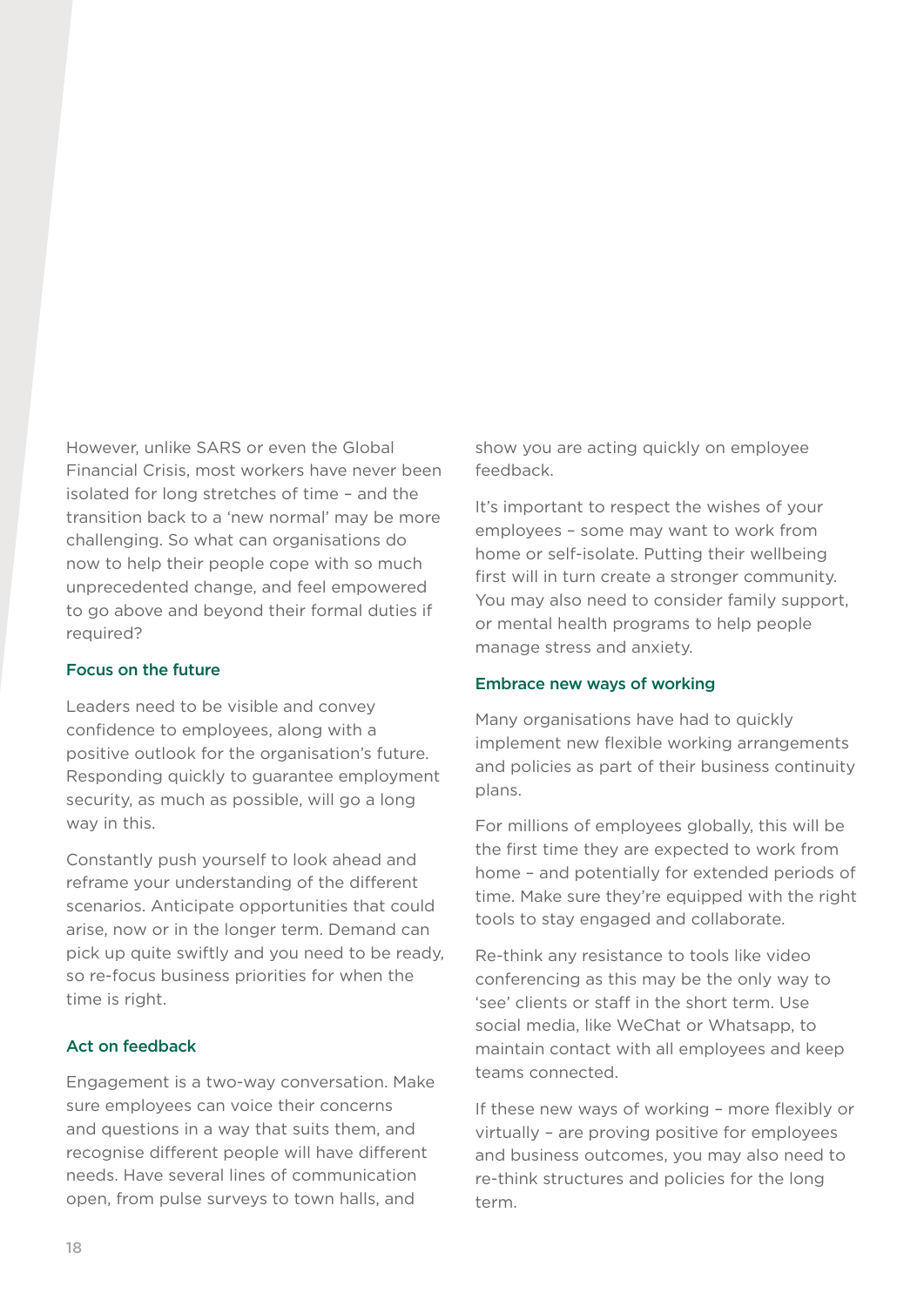#### Use this time wisely

If operational needs have slowed down productivity, this could be the ideal opportunity to strengthen capabilities through training. Korn Ferry research indicates lack of career development is one of the main reasons talent will leave an organisation.

Jingqi Li says many organisations in China are now running virtual learning programs to build technical and social skills.

Leaders are also using this time to identify 'shining stars' amongst its talent, and give them new opportunities in positions where they can make a real difference.

#### Reflect on engagement during the recovery

As China now begins to enter its recovery phase, Li is seeing organisations looking to measure their engagement effort and communication response. Engagement surveys pre- and post-crisis can give you a valuable benchmark and help you prepare for the next crisis.

**"I believe this will be a watershed moment for many organisations, in how they engage with employees," says Chris Mayler.** 

**And if they do get this critical task right, they'll have a better chance of coming through the year stronger and more resilient, with motivated employees who have risen to the challenge.**

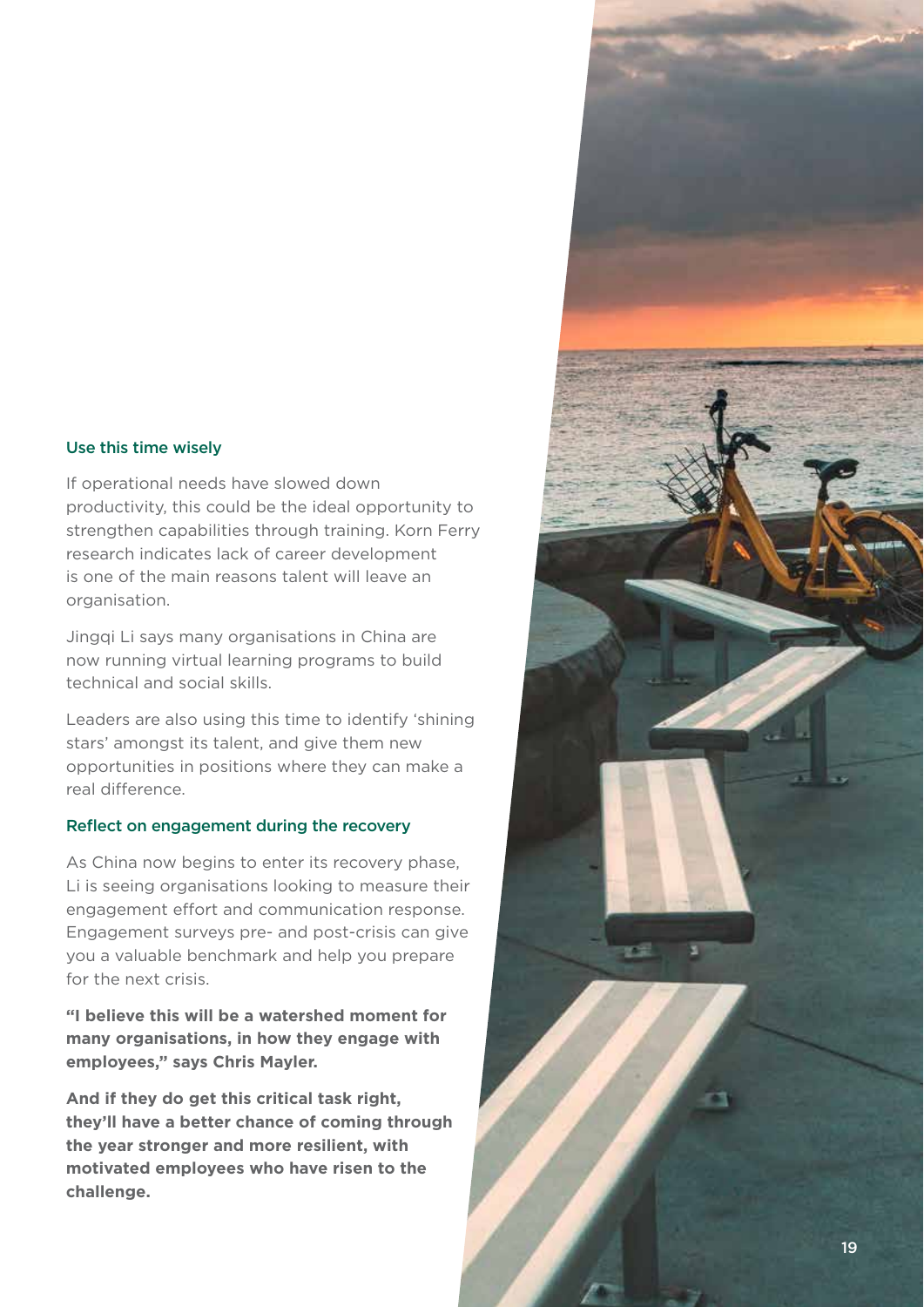# Chapter 4 Performance and rewards: re-thinking plans through times of crisis

Employee rewards and performance management plans keep your talent motivated, engaged, and aligned with business objectives. In uncertain times, this is more important than ever – and organisations need to avoid making rash, short-term decisions that could lead to future retention challenges.

At this point in time, organisations should provide as much clarity and assurance as possible. However, this involves first making a number of significant decisions. How should you reward performance when the market is down? What KPI thresholds are now realistic and meaningful? And how do you balance this with unexpected cash flow shortfalls?

"Target setting and performance management are key focus areas during our discussions at the moment," explains Kartikey Singh, an Associate Client Partner based in Singapore. "Organisations want to know how to manage performance for FY20 when the two halves of the year may be very different."

Rather than relying on last year's performance, this means thinking about performance planning more holistically – and how external environments might influence the future.

Some organisations will face significant disruption to demand, while for others revenue may only be postponed. If you don't go to a restaurant today to eat, or take a flight tomorrow, that demand will never be replaced. But other organisations will just see major decisions delayed – with a big uptick in demand once the crisis has passed. And they need to be ready for that.

Part of this preparation is ensuring continuity in the way they manage and compensate employees during a down cycle. Failing to do so fairly can result in discouraged and unmotivated employees, decreased productivity and loss of top talent. This can become very costly once the market bounces back – and the competition for top talent becomes fierce.

"As much as economically possible, I would suggest riding out the storm," suggests Trevor Warden, Korn Ferry's Co-Lead APAC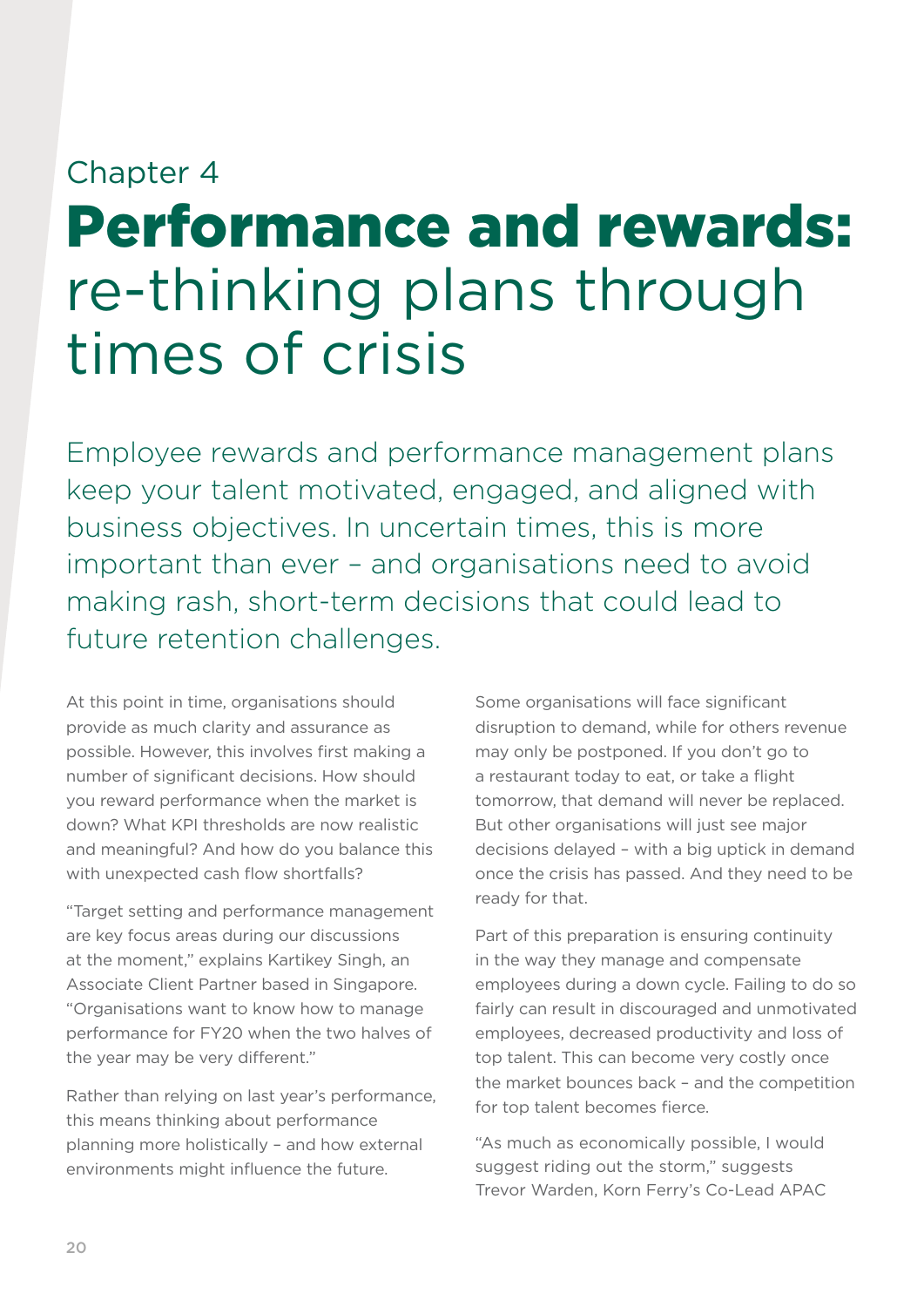Rewards & Benefits. "Be flexible in rewarding those who rely on performance such as sales commissions. Supporting staff now will win hearts and minds for a long time."

Here are five things you can do in the coming months to retain and reward your best performers, and prepare for business-as-usual after COVID-19.

#### 2020: a two-cycle year

With limited visibility over the year ahead. consider 2020 as a two-cycle year – focusing on different objectives in each half.

In the first period, leaders should set collective corporate targets, rather than individual goals. In the second half of the year or once nations enter a recovery phase, leaders can implement a more traditional scorecard approach.

For example, you might have 80% weighting to business performance in the first half of the year, because you want everyone to work together as a team. In the second half, when the momentum builds again, weight more evenly towards individual performance.

Performance reviews will need to take place at least twice this year, to reflect the likelihood of vastly different business environments and ensure your employees stay engaged.

It's more important than ever to differentiate between your top and average performers – because if you treat everyone the same across the board, you'll risk losing your best people.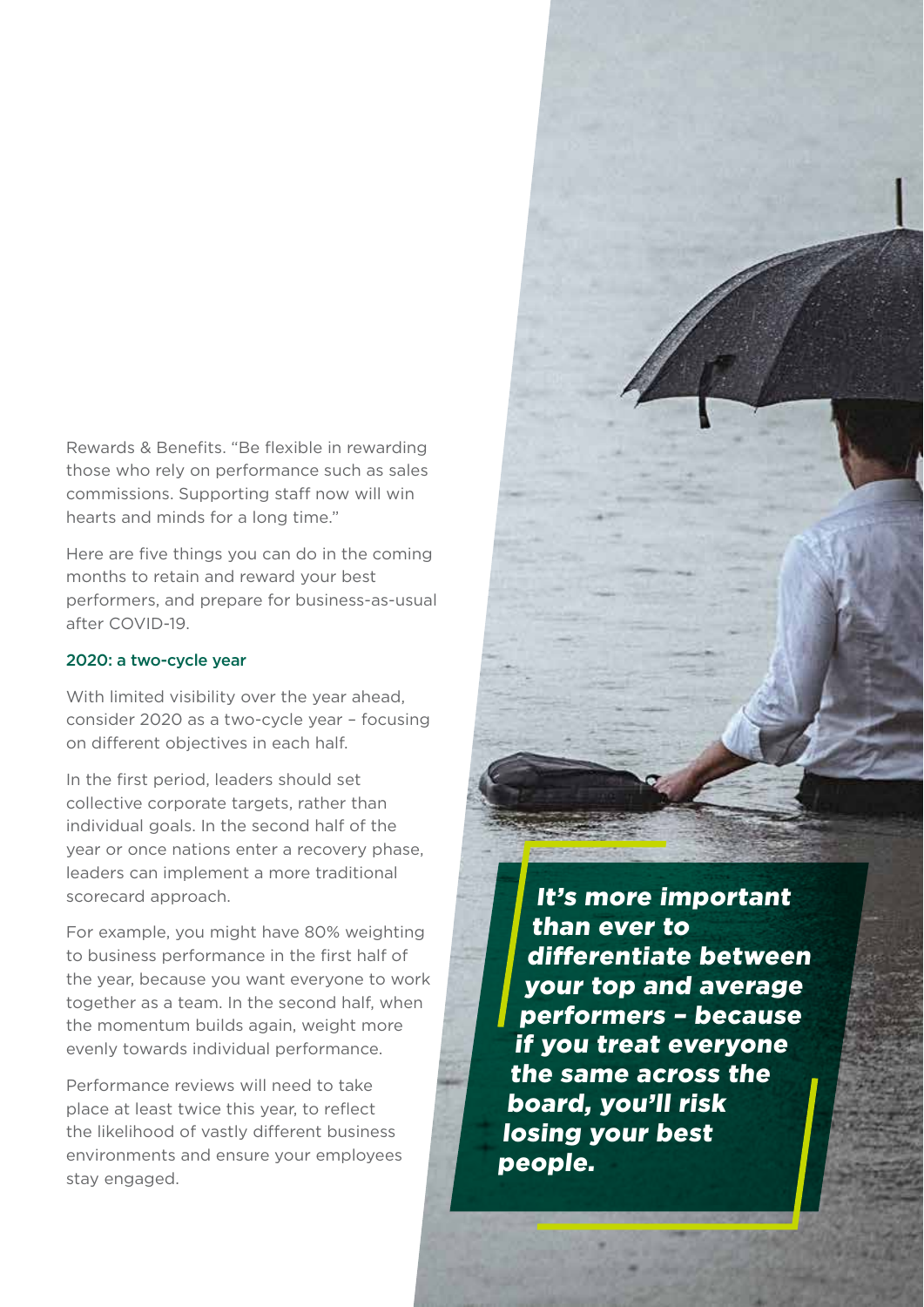### Weigh up internal performance vs external impact

It's also important to differentiate between a lack of performance caused by the virus' impact on the market, and specific issues with individuals. If everyone is now performing at 60%, look at where they were in the period before the virus hit. Were they performing at 60% then as well, or has there been a decline since the outbreak?

You need to ensure you don't group your usually high performing people with average or low performers. Those who were doing a tremendous job in the nine months before the crisis should be recognised and managed differently, otherwise you are likely to lose them when the market starts to pick up again. It's more important than ever to differentiate between your top and average performers – because if you treat everyone the same across the board, you'll risk losing your best people.

#### Review your targets

22

During a time of crisis, you will need to review target setting. What you measure in the first six months will fundamentally impact the direction your business will take. It's important to assess what can realistically be achieved during the first six months of the year.

Irrational targets can make employees feel like you're setting them up to fail. If they are discouraged, you'll risk losing them.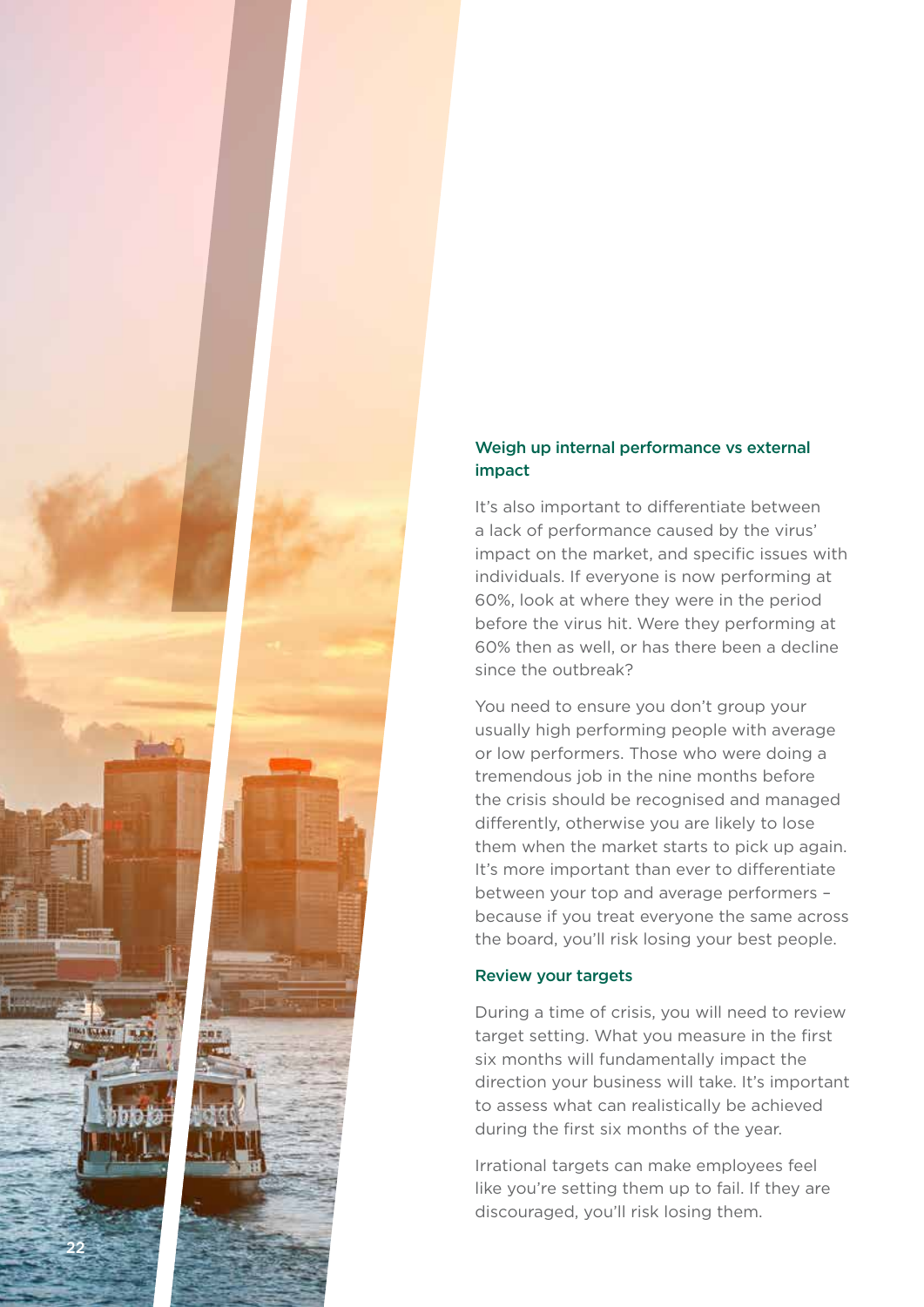#### Think hostically about rewards

With recruitment freezes now in place across many organisations, employees may seem unlikely to leave during the crisis. However, ignore the urge to cut bonuses, freeze salary increments, or shed talent. When demand picks up again – and it will – your best performers will be the first ones to go.

Trevor Warden suggests a more considered approach to show commitment to your people. "Instead of redundancies, look at options like reduced hours, reduced pay for those above a certain salary bracket, or taking paid or unpaid leave. Ask for volunteers for these initiatives first – leaders will be surprised to find just how supportive and accommodating staff can be."

Non-monetary recognition can have just as much impact – especially in the short term. It could be as simple as recognising brand champions – those who display the behaviours and values you want to encourage across the organisation now, and during the second phase of the year.

For example, openly acknowledge those employees who are leading by example during the crisis, and those that find opportunity in adversity and that inspire others. These people can come from every level within your organisation.

#### Start planning now for long-term programs

Forward-thinking organisations realise the current disruption offers them a unique opportunity to implement major change projects – things that had been 'too hard' before. These may take longer than the typical six-month reward cycle to deliver outcomes.

Long-term rewards programs focus on a threeto-four-year cycle rather than a six-month or one-year period. This can keep your team focused on the future over the coming months. Of course, short-term recognition plans are still important as they help leaders motivate and coach staff through uncertain times.

"We are working with many clients in the region to steer objective setting and performance planning process through this period," notes Warden. This could include differentiating reward performance between this financial year and the next, or establishing a new approach that will reward the capabilities, behaviours, and performance your organisation will need in the future.

Many organisations will come out of the current crisis unscathed and perhaps even stronger – these will be the ones that communicate openly with their teams and build trust.

If there's ever been a time to be transparent with your employees about rewards and performance, this is it.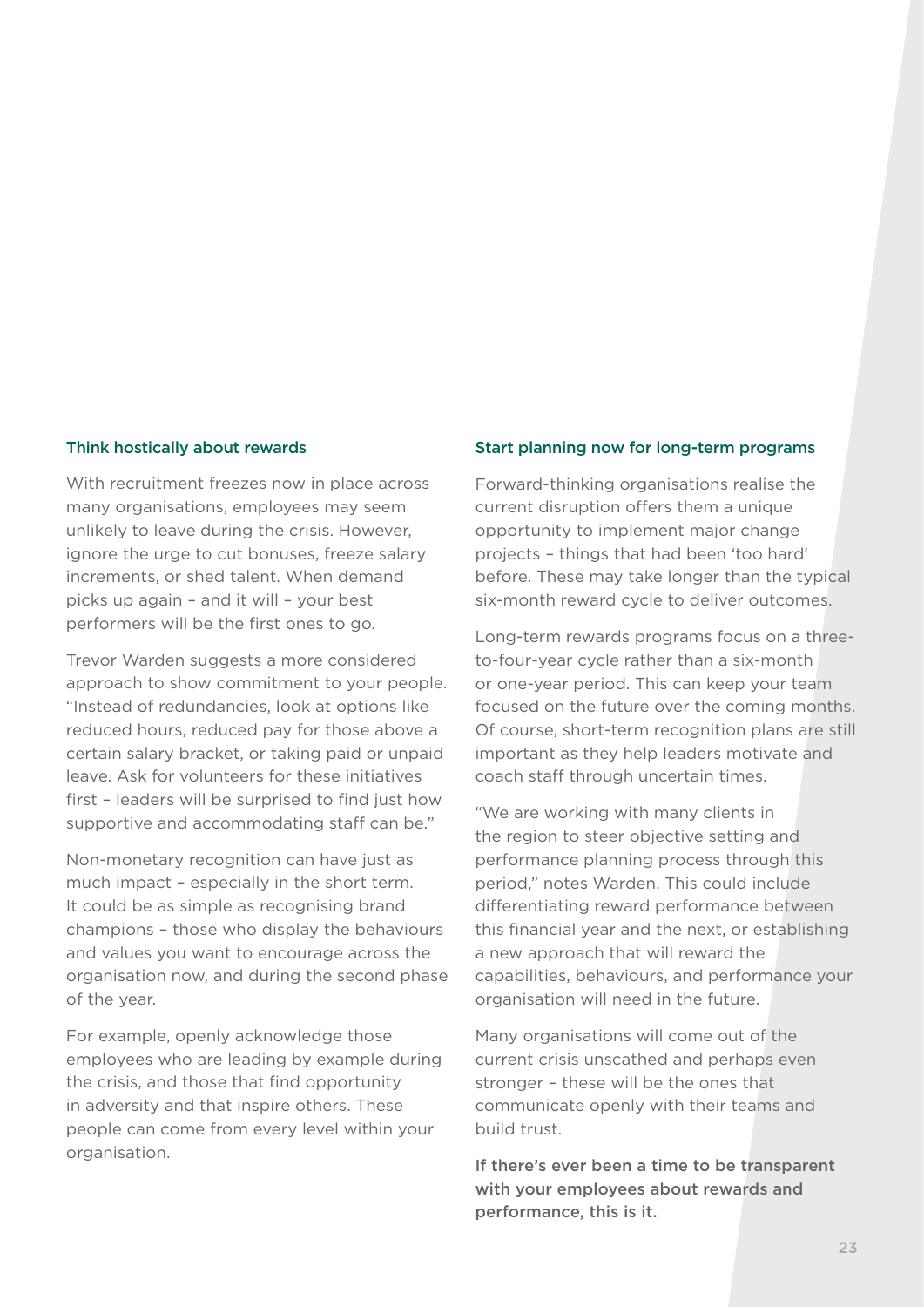Recruitment is essentially a way to build new capabilities and enable strategic changes to business models and culture.

**TAINININININ**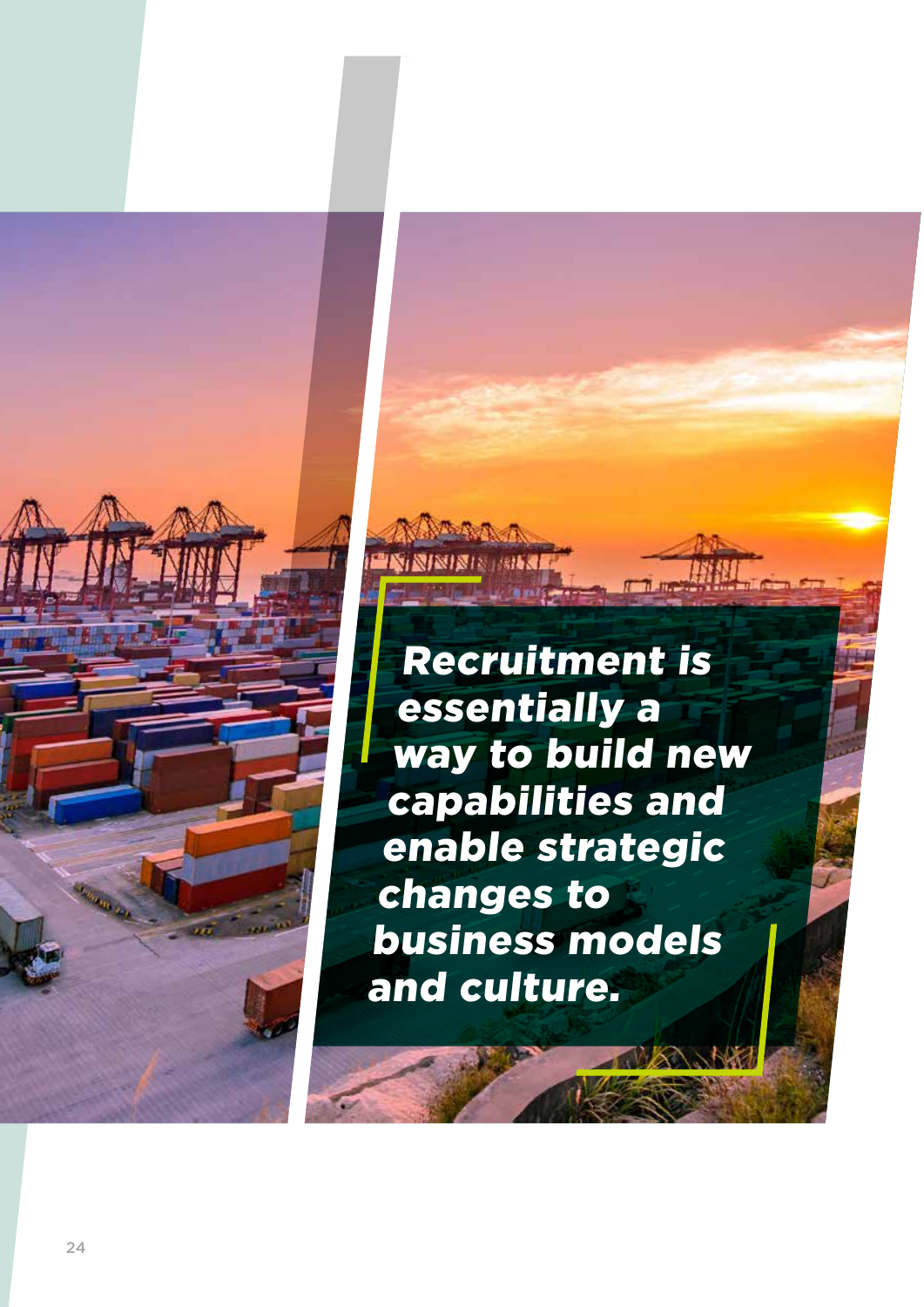# Chapter 5 Recruitment: building resilience into your talent pipeline

Over the past decade, the war for talent has been everpresent. This is no different when times are challenging – every organisation needs the right people to adapt to unanticipated change and ensure business continuity.

Although it may seem sensible to focus on the payroll burden if revenue takes a hit, this shortterm reaction may leave your organisation vulnerable. When the market comes back, having talent in the pipeline will be a strategic advantage.

Gladdy He, a Senior Client Partner based in Shanghai, believes recruitment is a 'survival imperative' at this time. "Companies have always been looking out for the best talent," she says. "People who can drive innovation, who are adaptive leaders and can communicate effectively - those are the people you need if your organisation is to survive and thrive in a time of crisis."

This could also be an opportunity to make changes that may not have been possible before. As long as your company has the cash flow to keep operating, this is a unique window of opportunity to upgrade your talent pool.

It also sends a positive signal to the market. In times of uncertainty, confidence in your brand and its financial strength and strategy could be more attractive than the salary package for new hires. It's human nature, a flight to safety.

In Korn Ferry's recent flash survey, conducted across China-based organisations in February 2020, 56% of HR managers said they plan to postpone their recruitment plans as a result of the COVID19 epidemic.

If fewer opportunities are around, a proactive recruitment plan has more chance of success. Here are five ways to make that happen.

#### Get the basics right

Word of mouth matters with recruitment, and in times of crisis people ask for recommendations to make the right decision. People are looking for employers they can trust, and there is a reputational risk if you fail to act with compassion during this time, so make sure your people know they are your first priority.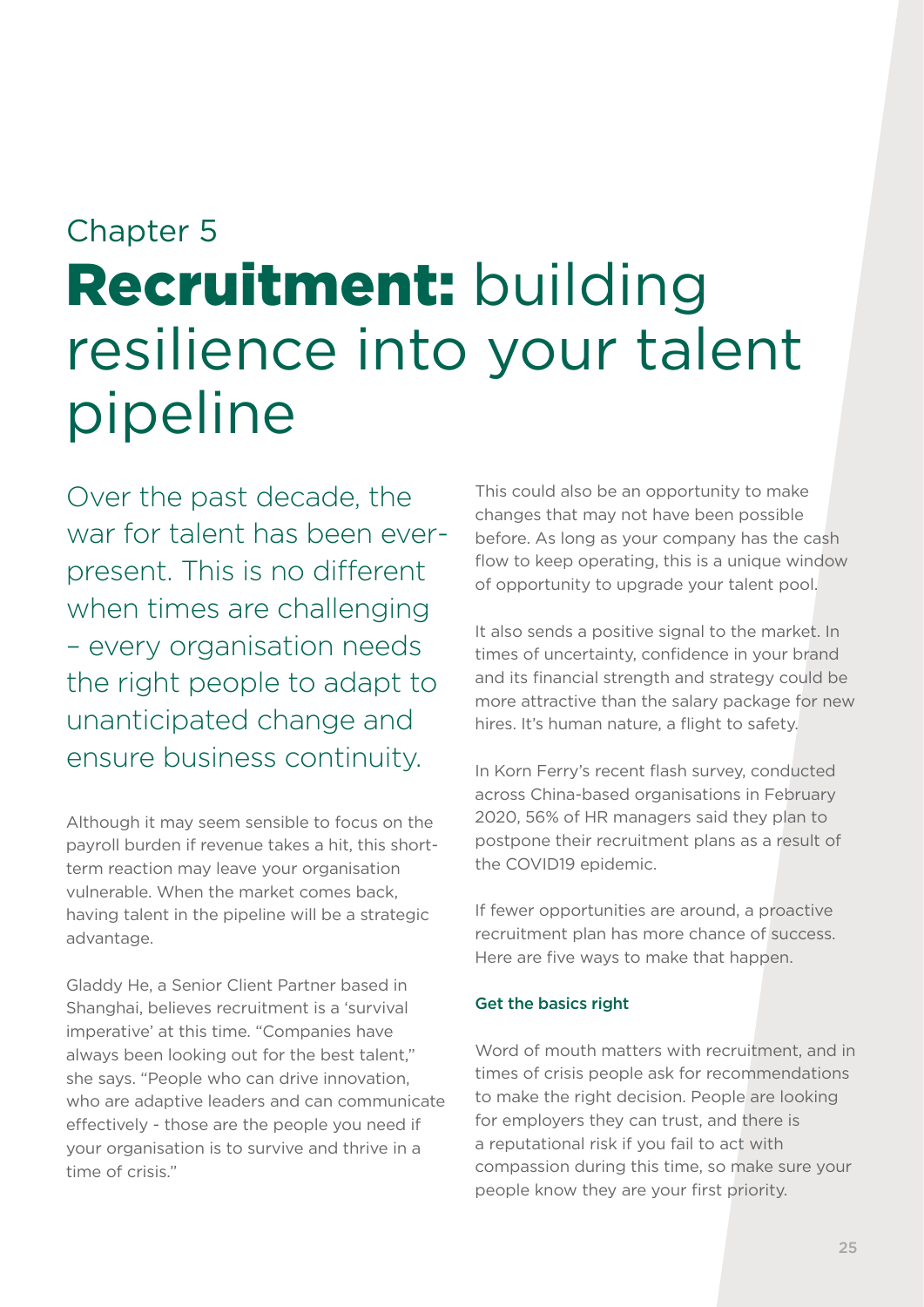Freeing time in the operational rhythm may also give you a chance to onboard people in a more structured way. The role of HR may become increasingly important as the linchpin during the crisis response period, and afterwards. By co-ordinating all parts of the business, HR managers can think about how resources can best be allocated to make things happen more effectively.

#### Differentiate between short-term setback and long-term change

Some industries are experiencing severe disruption to demand – such as travel, hospitality and logistics. Others are seeing new opportunities emerge as people change consumption habits – think eCommerce, food delivery and virtual working applications.

Specific opportunities in your sector will shape the talent you need now, and in the longer term. "For example, if you want to develop virtual banking capabilities, you need to get that in place now – before the market comes back. If you leave it too late, everyone will be chasing that talent," suggests Jimmy Ho, Korn Ferry's Office Managing Director based in Hong Kong.

For organisations that need to make hard decisions about staff numbers due to cash flow challenges, Gladdy He suggests doing whatever you can to retain your top talent.

"Give them leave of absence, paid or unpaid. We're seeing some companies offer to coshare the risk by paying 60% of salaries for the first month, even though there is no work, and then tapering that down until they can bring those people back on board and get operations back up and running again."

#### Size up your people

Use a scientific data approach to analyse every profile in the organisation to work out where your high potential talent is, and what new opportunities you could give them.

"We work closely with clients to assess their bench strength and succession programs, and help them make more objective hiring and firing decisions," notes Gladdy He. "If you have that data in place now, you'll be ready to act when it becomes necessary."

She says her team is also busy sharing broader perspectives and benchmarking data from across the APAC region – helping clients develop competitive yet cost-effective compensation packages in the current climate, for example.

#### Consider new alternatives

Some organisations are now willing to take a risk on putting younger talent into their pipeline. Look for those with high learning agility who can also adapt easily to the virtual working styles which have now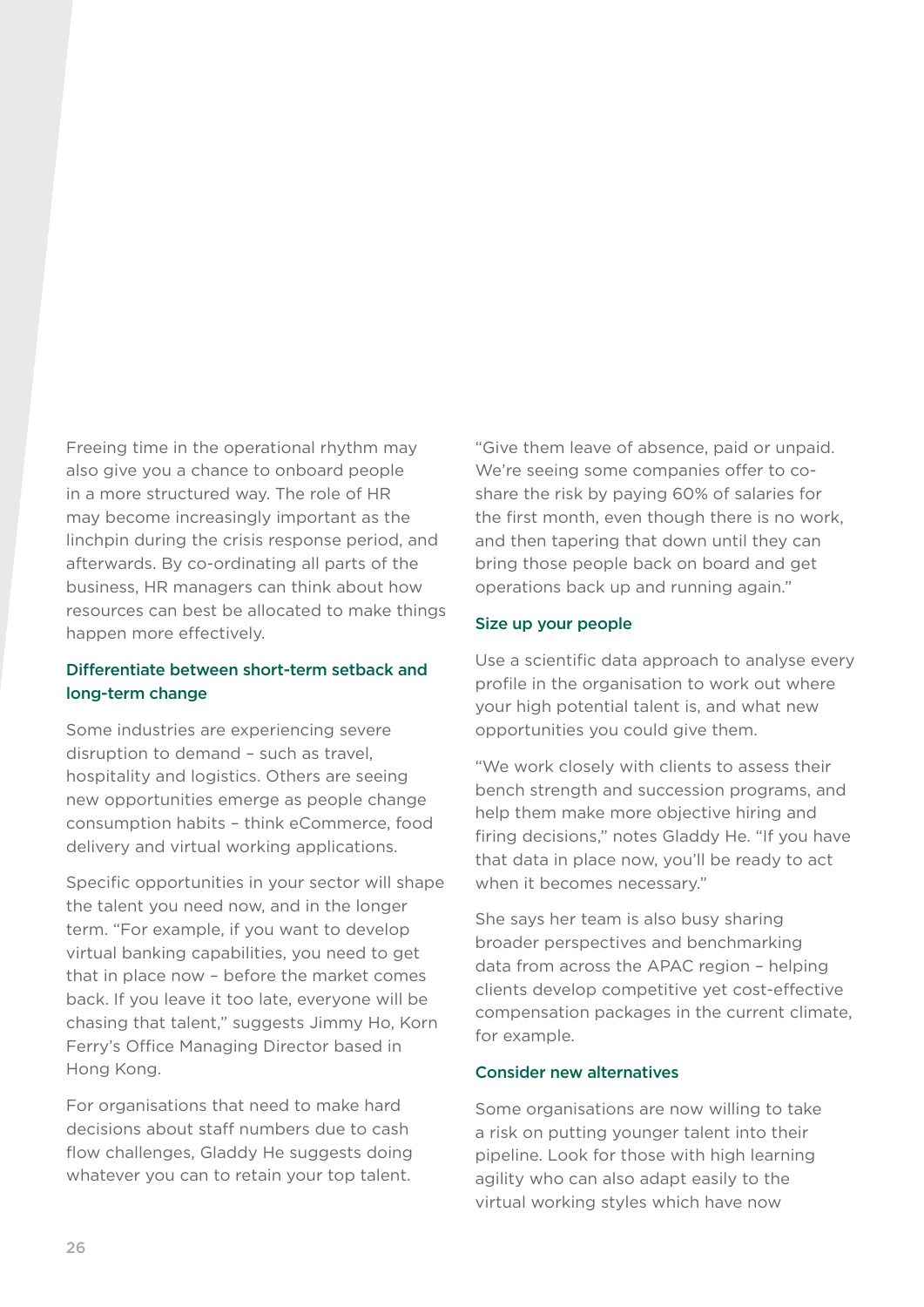become necessary. This might be a 'leap of faith' for organisations that have relied on a top heavy, experienced senior management layer in the past.

You can also consider different recruitment processes and structures. Do you really need to meet a candidate face to face, or can you carry out virtual assessments?

#### Recruit for resilience

The types of capabilities you are looking for may also be different to a year ago. People need to be able to communicate effectively and authentically across digital channels, and manage their productivity remotely. Organisations are looking for people who can create new opportunities, rather than stay stuck in old ways of thinking. A positive mentality could become more important than experience. "People who know how to deal with crisis, who don't panic, who show care and can see their way to the future – these are the people you need when the next wave of disruption happens," says Gladdy He.

Recruitment is essentially a way to build new capabilities and enable strategic changes to business models and culture. Whether the recovery is U-shaped or V-shaped, you will need good people in place.

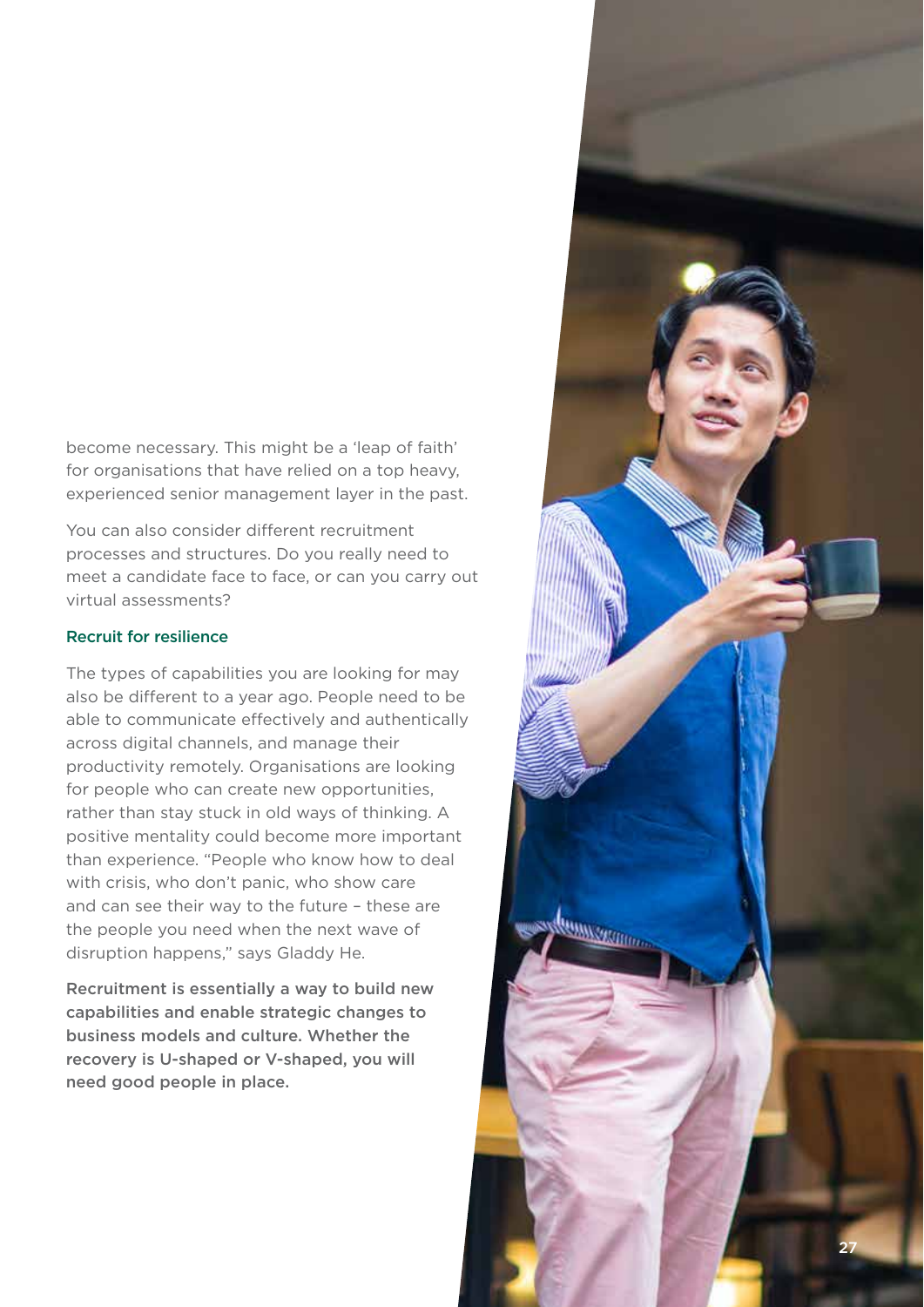

 $-511116$ 

i<br>Banan Ta

**A BLUEPRINT**

**UNEXPECTED**

**FOR THE**

This year it's the

time, and there



recession, or

something else

unforeseen.

Our advice on

preparation.

| <b>SHORT-TERM</b>        | <b>INTERMEDIA</b> |
|--------------------------|-------------------|
| <b>ACTIONS</b>           | <b>ACTIONS</b>    |
| Adhere to local          | Leverage surve    |
| government and health    | polling to gau    |
| officials' notices and   | employees' vie    |
| directions               | of manageme       |
| Implement necessary      | response to their |
| restrictions on          | and safety cond   |
| meetings, travel, etc.   | Contribute to me  |
| Identify remote-work     | health efforts ou |
| options for individuals/ | your organizat    |
| teams                    | Provide option    |
| Provide forums for       | healthy employe   |
| Q&As with employees      | stay home to ca   |
| around safety measures   | sick family mem   |

# LONG-TERM ACTIONS ate the flexibility ck-leave policies align them with

 $\sqrt{ }$ 

Ive employees in loping/updating s response plans, then test them

health guidance . \_ \_ \_ \_ \_ \_ \_ \_ \_ \_ \_ \_ eate policies to ower local leaders espond to crises I on health/safety elines in their area ------------

#### Create short-term, Develop retentio team-based incentive plans for key talen rewards --------------Adjust individual -----------------

| <b>INTERMEDIATE</b><br><b>ACTIONS</b> |                 |
|---------------------------------------|-----------------|
| Leverage surveys/<br>polling to gauge | Evalu<br>of sic |
| employees' views                      | and a           |
| of management's                       | public          |
| response to their health              |                 |
| and safety concerns                   | Cre             |
|                                       | empo            |
| Contribute to medical/                | to re           |
| health efforts outside                | based           |
| your organization                     | guide           |
|                                       |                 |
| Provide options for                   | Invol           |
| healthy employees to                  | devel           |
| stay home to care for                 | crises          |
| sick family members                   | and             |
|                                       |                 |

intermittently

| <b>Employee Safety</b> |  |
|------------------------|--|
|                        |  |

orientations and onboarding ------------------

soft skills ------------------

Assess whether and how to adjust goals/ targets for the year ----------------Solicit feedback more frequently to help address emerging issues/barriers ----------------

| <b>SHORT-TERM</b><br><b>ACTIONS</b>                                                    | <b>INTERMEDIATE</b><br><b>ACTIONS</b>                                     |
|----------------------------------------------------------------------------------------|---------------------------------------------------------------------------|
| Align messaging to avoid<br>confusion/contradictions                                   | Reassess and adapt<br>messaging based on<br>the latest data               |
| Plan for potential<br>outcomes, from best-to<br>worst-case scenarios<br>Update digital | Communicate moves<br>to preserve profitability<br>unrelated to head count |
| communications tools<br>Establish a regular and<br>reliable cadence of                 | Develop messaging<br>around a post-crisis path<br>forward plan            |

LONG-TERM **ACTIONS** 

 $\mathbb{B}$ 

Train managers to focus on outcomes instead of face/desk time . <u>\_ \_ \_ \_ \_ \_ \_ \_ \_ \_ \_ \_ \_</u> \_ Evaluate the impact of grade/title inflation on performance --------------

Ensure employees are aware of their rights as related to sick pay and performance expectations during the crisis

communication from the CEO and senior team<br>-----------------Consider implementing reward measures for customers

#### LONG-TERM ACTIONS

## Corporate Affairs

#### SHORT-TERM ACTIONS

Provide coaching to managers on crisis communications . . . . . . . . . . . . Pause group

Organise training (virtual or in-person) on digital tools for remote work

INTERMEDIATE ACTIONS

Develop structure and processes for virtual meetings<br>--------------Assess for fit, potential,

and agility aligned to evolving operating and strategy models

#### LONG-TERM ACTIONS

Identify managers/ leaders for specific crisis management roles . \_ \_ \_ \_ \_ \_ \_ \_ \_ \_ \_ \_ \_ \_ \_ \_ \_ Enhance training programs for hard and

Ramp up recruiting as needed for critical roles

Talent/ Leadership Development

> SHORT-TERM INTERMEDIATE **ACTIONS ACTIONS** Focus on purpose to keep employees engaged and motivated . \_ \_ \_ \_ \_ \_ \_ \_ \_ \_ \_ \_ \_ \_ Consider hiring freezes, especially for nonessential positions,

until there is more clarity around the business impact<br>---------------Ensure employees are clear on whether

previous or new goals are in place

| 5<br><b>Compensation and Rewards</b>                                                                                                                                     |                                                                     |                                                                                                                                          |                                                                                                                       |                                                                                                                                                       |  |
|--------------------------------------------------------------------------------------------------------------------------------------------------------------------------|---------------------------------------------------------------------|------------------------------------------------------------------------------------------------------------------------------------------|-----------------------------------------------------------------------------------------------------------------------|-------------------------------------------------------------------------------------------------------------------------------------------------------|--|
| <b>SHORT-TERM</b><br><b>ACTIONS</b>                                                                                                                                      |                                                                     | <b>INTERMEDIATE</b><br><b>ACTIONS</b>                                                                                                    | <b>LONG-TERM</b><br><b>ACTIONS</b>                                                                                    | <b>Business</b><br><b>Continuity</b>                                                                                                                  |  |
| Create short-term,<br>team-based incentive<br>rewards                                                                                                                    |                                                                     | Develop retention<br>plans for key talent                                                                                                | Maintain awards<br>for high performers                                                                                | <b>SHORT-TERM</b><br><b>ACTIONS</b>                                                                                                                   |  |
| Evaluate existing<br>nonfinancial<br>rewards that can be<br>expanded to keep up<br>engagement/morale<br>orate Affairs                                                    |                                                                     | Adjust individual<br>performance<br>incentives as<br>conditions normalise<br>Consider crisis-related<br>spot awards                      | <b>Enhance incentive</b><br>designs based on<br>learnings<br>Align reward<br>investments with<br>employee preferences | Communicate with<br>customers on impact<br>and expectations<br>Create C-suite-<br>sponsored cross-<br>functional teams for<br>key areas (e.g., sales/ |  |
|                                                                                                                                                                          |                                                                     | 4                                                                                                                                        | 6                                                                                                                     | marketing, supply<br>chain)                                                                                                                           |  |
| IORT-TERM<br>ACTIONS                                                                                                                                                     |                                                                     | <b>INTERMEDIATE</b><br><b>ACTIONS</b>                                                                                                    | <b>Financial</b><br><b>Modeling</b>                                                                                   | Preserve operating<br>capacity in the event<br>demand returns to<br>normal sooner than<br>expected                                                    |  |
| essaging to avoid<br>ion/contradictions<br>n for potential<br>nes, from best- to<br>t-case scenarios<br>pdate digital                                                    |                                                                     | Reassess and adapt<br>messaging based on<br>the latest data<br>Communicate moves<br>to preserve profitability<br>unrelated to head count | <b>IMMEDIATE</b><br><b>ACTIONS</b><br>Cut travel and<br>entertainment costs in<br>the short term                      | Develop short-<br>term performance<br>benchmarks for<br>operating teams and<br>update them at least<br>biweekly                                       |  |
| nunications tools<br>lish a regular and                                                                                                                                  |                                                                     | Develop messaging<br>around a post-crisis path<br>forward plan                                                                           | Consider ways to cut<br>spending on materials if<br>necessary                                                         | <b>INTERMEDIATE</b><br><b>ACTIONS</b>                                                                                                                 |  |
| ble cadence of<br>unication from the<br>and senior team<br>re employees are<br>of their rights as !<br>d to sick pay and<br>ance expectations<br><b>iring the crisis</b> |                                                                     | Consider implementing<br>reward measures<br>for customers                                                                                | <b>INTERMEDIATE</b><br><b>ACTIONS</b>                                                                                 | Evaluate inventory for<br>potential shortages                                                                                                         |  |
|                                                                                                                                                                          |                                                                     | <b>LONG-TERM</b><br><b>ACTIONS</b>                                                                                                       | Consider diverting<br>money from bonus pools<br>to offset revenue losses                                              | Identify supply chain<br>alternatives; consider<br>changes to distribution<br>strategy                                                                |  |
|                                                                                                                                                                          |                                                                     | Compare data on<br>engagement levels<br>before, during, and after                                                                        | Adjust pay terms for<br>outside vendors                                                                               | Increase digital<br>initiatives and channel<br>presence                                                                                               |  |
|                                                                                                                                                                          | the crisis, and create<br>strategies to address<br>times of decline |                                                                                                                                          | Evaluate delaying<br>product launches and<br>office openings                                                          | <b>LONG-TERM</b><br><b>ACTIONS</b>                                                                                                                    |  |
|                                                                                                                                                                          |                                                                     | Assess areas for<br>improvements                                                                                                         | <b>LONG-TERM</b><br><b>ACTIONS</b>                                                                                    | Consider changes to<br>demand-forecasting<br>processes                                                                                                |  |
|                                                                                                                                                                          |                                                                     |                                                                                                                                          | Fine-tune cost structure<br>Cut unused employee                                                                       | Create and secure<br>contingency suppliers                                                                                                            |  |
|                                                                                                                                                                          |                                                                     |                                                                                                                                          | benefit programs<br>Refocus investment<br>strategy on main<br>business goals and<br>growth opportunities              | Evaluate the need for<br>more sources of contin-<br>gency workers to secure<br>on-duty crisis coverage                                                |  |
|                                                                                                                                                                          |                                                                     |                                                                                                                                          |                                                                                                                       |                                                                                                                                                       |  |

Consider implementing off-cycle reviews aligned to short-term incentives

Determine if workforce needs to be right-sized -----------------Consider changes to recognition programs that employees don't value

Performance Management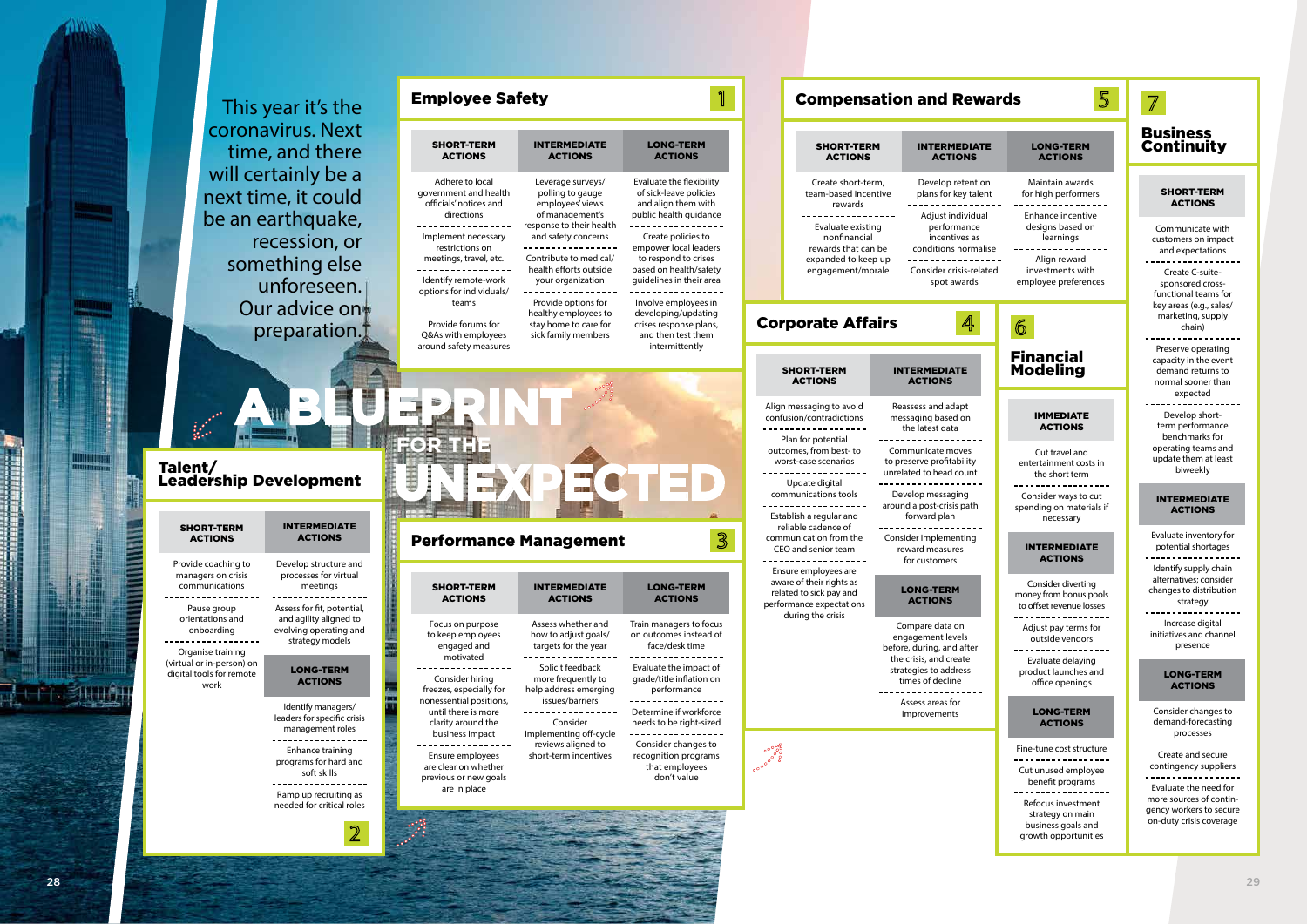# Preparing for the 'new normal'

With every organisation effectively operating in uncharted waters, this year of two halves will push leaders and employees to adapt to a 'new normal'.

More open and authentic leadership styles can go a long way to reassure employees and avoid panic. So too can a renewed focus on employee engagement, and shifting organisational culture to ensure both people and systems are prepared for future risks and opportunities.

Organisations may also need to look at performance management and rewards holistically to retain their top employees. While the urge to react quickly might be strong, shortterm decisions could lead to negative outcomes once the market recovers.

Instead, we advise leaders to adopt a 'growth mindset', especially if this time of slower productivity gives you space to really consider opportunities you might have otherwise missed. That could include new ways of working or going to market, or upskilling your people.

Organisations that are likely to have an advantage post-outbreak are focusing on clear and transparent communications. Providing tools and ways to collaborate when people are working remotely will help them feel connected, supported and keep them engaged.

While leaders and organisations face ongoing uncertainty amidst the pressure to deal with the ongoing crisis, they also have an opportunity to plan ahead and, and put the structures in place now that will see them through whatever the next phase will bring.

[Join our webinar on 2 April](https://infokf.kornferry.com/LeadingThroughCrisis.html?utm_source=outreach&utm_medium=email&utm_term=COVID19webinarplaybook&utm_content=webinar&utm_campaign=20-03-APAC-COVID19) where we discuss the crisis response with the Korn Ferry experts REGISTER HERE If you have any questions or need help navigating your response to COVID-19, please get in touch: www.kornferry.com/contact

Additional resources can be found here: https://www.kornferry.com/challenges/ coronavirus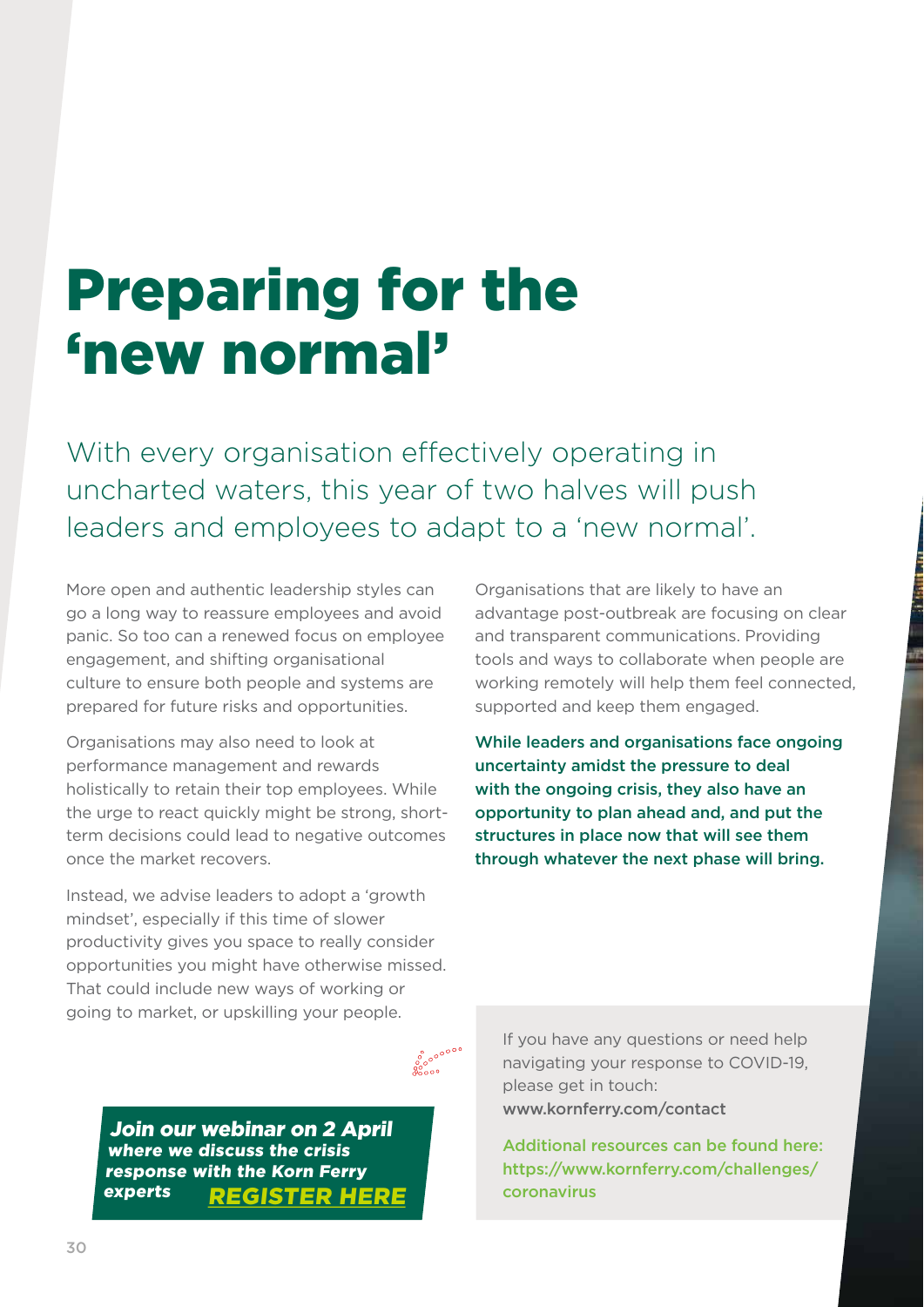## **Contributors**

## Michael Distefano

*President, Asia Pacific* Korn Ferry, Singapore and Shanghai t: +65 6224 3111 e: michael.distefano@kornferry.com

## Charles Shao

*Senior client partner and leadership expert* Korn Ferry, Beijing t: +86 10 5816 3100 e: charles.shao@kornferry.com

### Sharad Vishvanath

*Senior client partner and culture strategist* Korn Ferry, New Delhi t: +91 124 4321000 e: sharad.vishvanath@kornferry.com

### Jingqi Li

*Senior principal and employee engagement expert* Korn Ferry, Shanghai t: +86 21 2230 9688 e: jingqi.li@kornferry.com

### Trevor Warden

*Senior client partner and co-lead of the rewards and benefits practice in APAC* Korn Ferry, Melbourne t: +61 3 9667 2628 e: trevor.warden@kornferry.com

### Jimmy Ho

*Office Managing DIrector* Korn Ferry, Hong Kong t: +852 2971 2700 e: jimmy.ho@kornferry.com

## May Knight

*President Advisory, Asia Pacific* Korn Ferry, Hong Kong t: +852 2971 2625 e: may.knight@kornferry.com

## Tim Wiseman

*Associate client partner and head of the leadership development practice in APAC*  Korn Ferry, Hong Kong t: +852 2971 2700 e: tim.wiseman@kornferry.com

## Chris Mayler

*Client Director and employee engagement expert*  Korn Ferry, Melbourne t: +61 3 9667 2626 e: chris.mayler@kornferry.com

## Kartikey Singh

*Associate client partner and reward and benefits expert* Korn Ferry, Singapore t: +65 6231 6141 e: kartikey.singh@kornferry.com

### Gladdy He

*Senior client partner and managing director of life sciences markets in APAC* Korn Ferry, Shanghai and Singapore t: +86 21 2230 9688 e: gladdy.he@kornferry.com

## Eun-Joo Chae

*Office Managing DIrector* Korn Ferry, Seoul +82 2 2003 6700 e: eun-joo.chae@kornferry.com